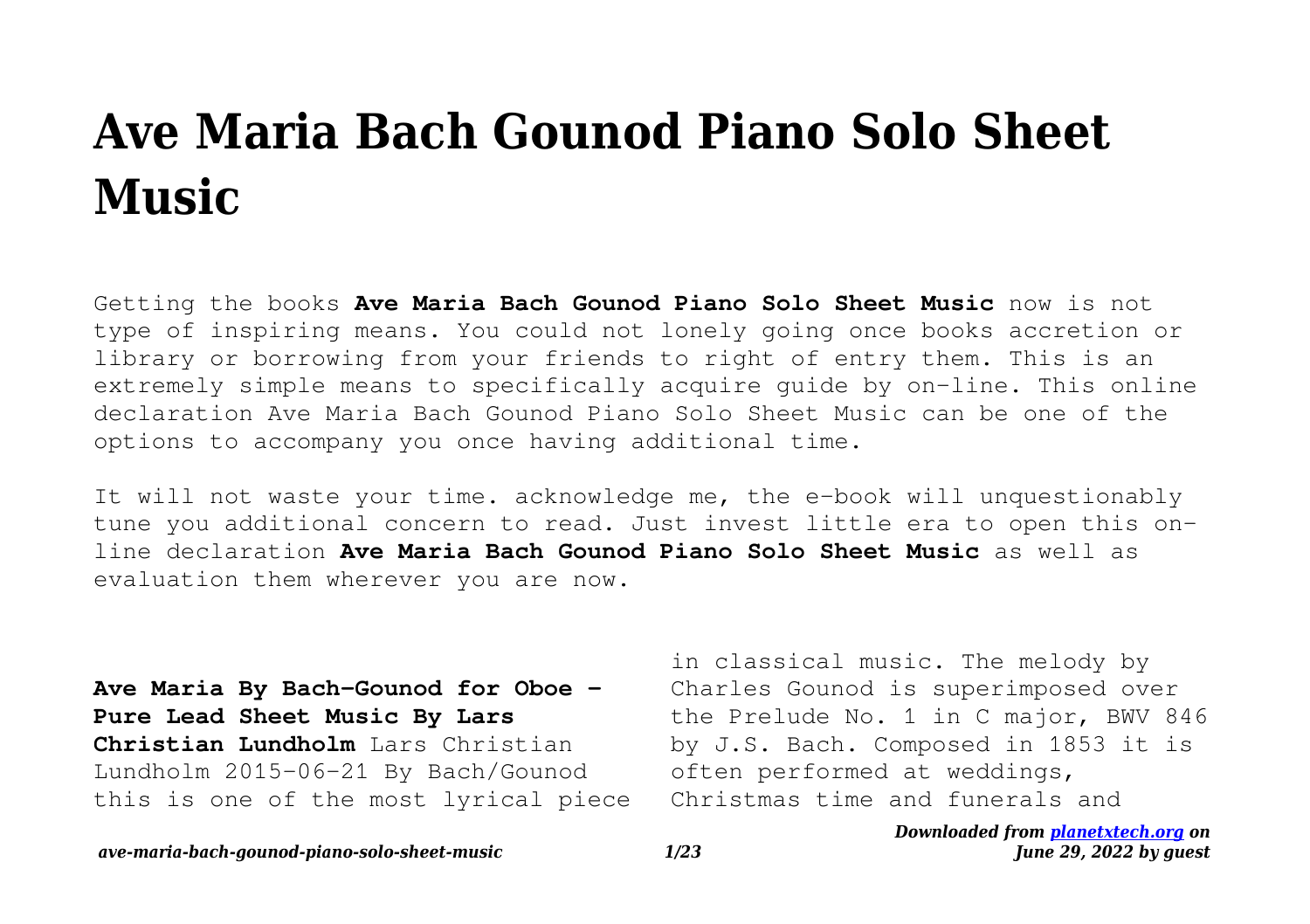famously recorded by Luciano Pavarotti and Mario Lanza. In popular culture it has been featured in many films and on TV among other places The Simpsons, Departures, Diva, The Proposition, Parenthood, Chronicle, Psych, 28 Days Later, A Bronx Tale, The American and American Mary Lead Sheet with melody and chords for Oboe, arranged by Lars Christian Lundholm. Ave Maria By Bach-Gounod is also known by alternative title: Meditation sur le Premier Prelude de Piano de S. Bach, Ave Maria, BWV 846. - Instrumentation: Oboe - Level: Easy - Score Type: Solo Score - Tempo: Slow - Genre: Romantic - Composer: Charles Francois Gounod - Year Composed: 1853 - Pages (approximate): 2

**Piano Calm Christmas: 15 Reflective Solos for the Season** Hal Leonard Corp. 2020-08-01 (Piano Solo Songbook). This songbook features 15 seasonal piano solos that will elevate both performer and listener

into a peaceful state of mind. Includes: Away in a Manger \* Candlelight Carol \* The First Noel \* The Huron Carol \* Infant Holy, Infant Lowly \* O Come, All Ye Faithful \* Silent Night \* Still, Still, Still \* What Child Is This? \* and more. Ave Maria By Bach-Gounod for Bb Trumpet - Pure Lead Sheet Music By Lars Christian Lundholm Lars Christian Lundholm 2015-06-21 By Bach/Gounod this is one of the most lyrical piece in classical music. The melody by Charles Gounod is superimposed over the Prelude No. 1 in C major, BWV 846 by J.S. Bach. Composed in 1853 it is often performed at weddings, Christmas time and funerals and famously recorded by Luciano Pavarotti and Mario Lanza. In popular culture it has been featured in many films and on TV among other places The Simpsons, Departures, Diva, The Proposition, Parenthood, Chronicle, Psych, 28 Days Later, A Bronx Tale, The American and American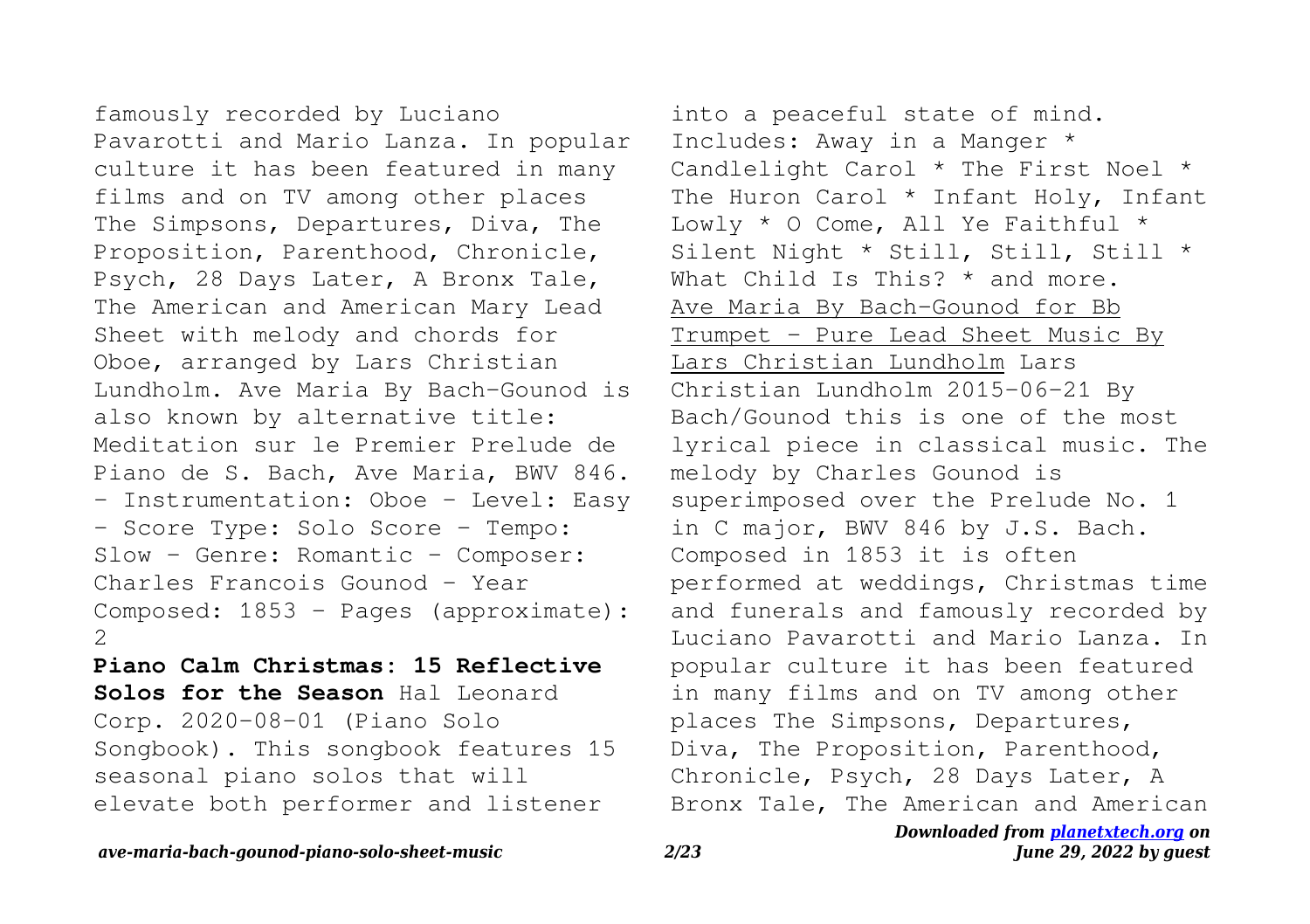Mary Lead Sheet transposed to Bb with melody and chords for Bb Trumpet including a non-transposed version in C for easy accompaniment, arranged by Lars Christian Lundholm. Ave Maria By Bach-Gounod is also known by alternative title: Meditation sur le Premier Prelude de Piano de S. Bach, Ave Maria, BWV 846. -Instrumentation: Bb Trumpet - Level: Easy - Score Type: Solo Score - Tempo: Slow - Genre: Romantic -Composer: Charles Francois Gounod

....

*The Complete Lord's Prayer for Every Busy Accompanist* Albert Hay Malotte 1989-12-01 (Vocal Collection). With this 15-version collection, you'll always be ready to play Albert Hay Malotte's sacred classic anytime, anywhere, for anyone. The Revised Edition of this indispensable book is now even more valuable. In addition to Malotte's classic in five keys for solo voice and organ (E-flat, D-flat, C, B-flat, G), the same five keys for

solo voice and piano, and a solo piano and solo organ arrangement, there are three vocal duet arrangements included soprano and alto (which could be sung by a soprano and baritone), soprano and tenor, and alto and baritone. The book is a great value; the sheet music to all these versions purchased separately would cost nearly \$60! **The Lady of the Lake** Sir Walter Scott 1892

**Ave Maria By Bach-Gounod for Trombone - Pure Lead Sheet Music By Lars Christian Lundholm** Lars Christian Lundholm 2015-06-21 By Bach/Gounod this is one of the most lyrical piece in classical music. The melody by Charles Gounod is superimposed over the Prelude No. 1 in C major, BWV 846 by J.S. Bach. Composed in 1853 it is often performed at weddings, Christmas time and funerals and famously recorded by Luciano Pavarotti and Mario Lanza. In popular culture it has been featured in many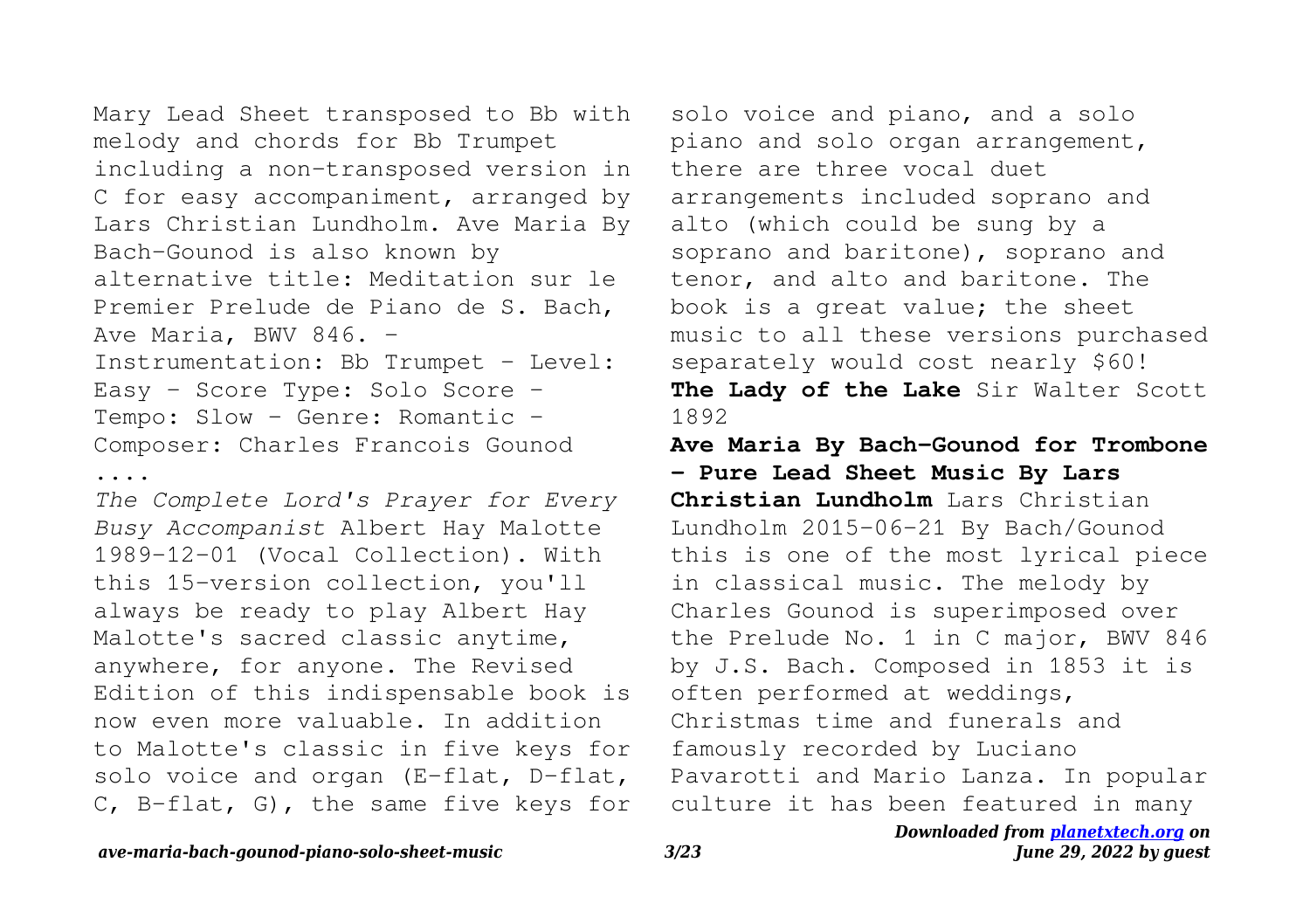films and on TV among other places The Simpsons, Departures, Diva, The Proposition, Parenthood, Chronicle, Psych, 28 Days Later, A Bronx Tale, The American and American Mary Lead Sheet notated in bass clef with melody and chords for Trombone including a non-transposed version in treble clef for easy accompaniment, arranged by Lars Christian Lundholm. Ave Maria By Bach-Gounod is also known by alternative title: Meditation sur le Premier Prelude de Piano de S. Bach, Ave Maria, BWV 846. - Instrumentation: Trombone - Level: Easy - Score Type: Solo Score - Tempo: Slow - Genre: Romantic -Composer: Charles Francoi.... *Ave Maria By Bach-Gounod for Recorder - Pure Lead Sheet Music By Lars Christian Lundholm* Lars Christian Lundholm 2015-06-21 By Bach/Gounod this is one of the most lyrical piece in classical music. The melody by Charles Gounod is superimposed over the Prelude No. 1 in C major, BWV 846

by J.S. Bach. Composed in 1853 it is often performed at weddings, Christmas time and funerals and famously recorded by Luciano Pavarotti and Mario Lanza. In popular culture it has been featured in many films and on TV among other places The Simpsons, Departures, Diva, The Proposition, Parenthood, Chronicle, Psych, 28 Days Later, A Bronx Tale, The American and American Mary Lead Sheet with melody and chords for Recorder, arranged by Lars Christian Lundholm. Ave Maria By Bach-Gounod is also known by alternative title: Meditation sur le Premier Prelude de Piano de S. Bach, Ave Maria, BWV 846. - Instrumentation: Recorder - Level: Easy - Score Type: Solo Score - Tempo: Slow - Genre: Romantic -Composer: Charles Francois Gounod - Year Composed: 1853 - Pages (approximate): 2 **Ave Maria and Other Great Sacred Solos** Rollin Smith 2004 The most popular religious songs of the past

# *ave-maria-bach-gounod-piano-solo-sheet-music 4/23*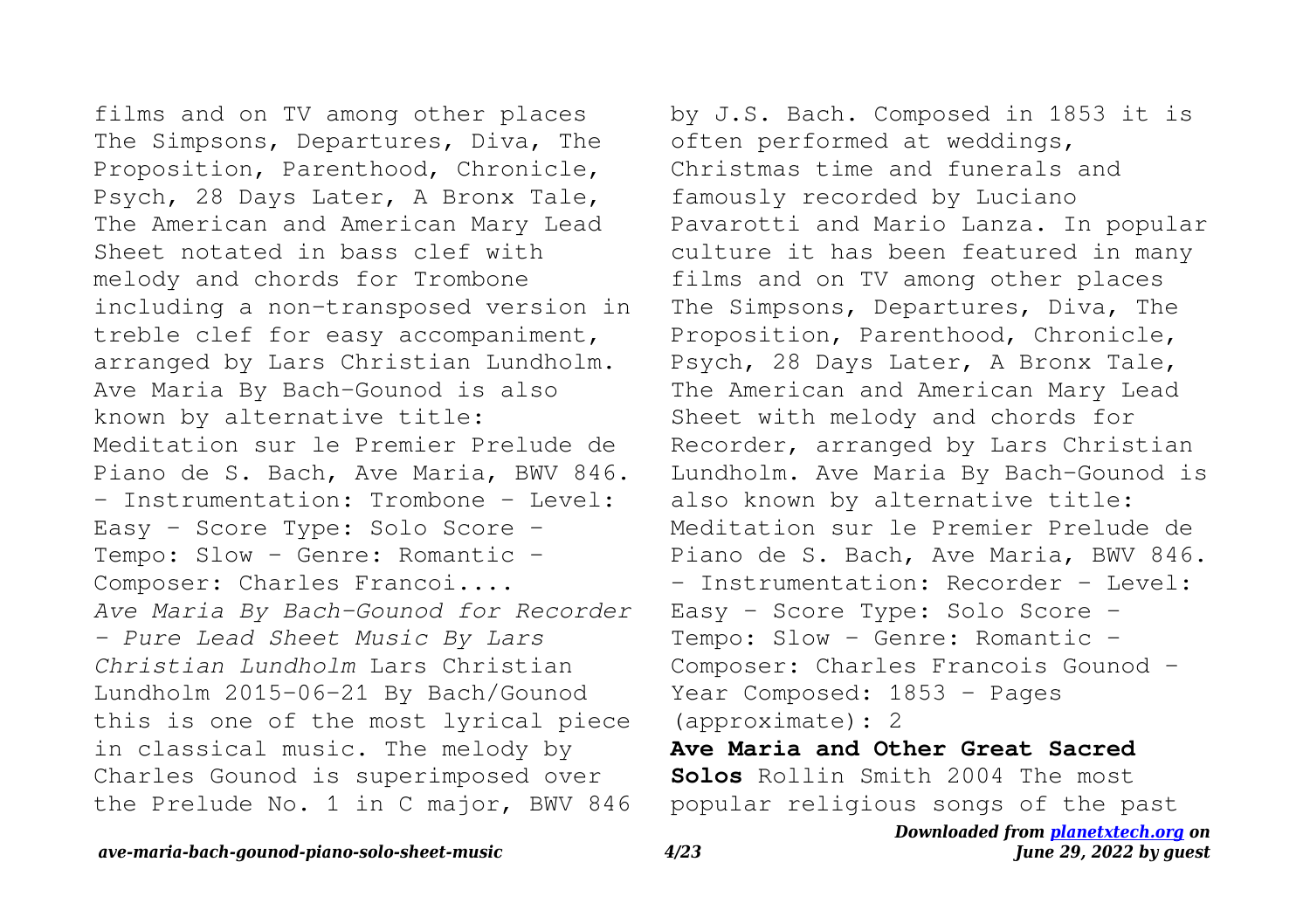250 years. Two versions of Ave Maria are featured as are O Holy Night, Fauré's Pie Jesu (from his Requiem), Mozart's Ave Verum Corpus, Sullivan's The Lost Chord, and many other favorites. Attractive vocal accompaniment is provided for either organ manuals or piano. Ave Maria By Bach-Gounod for F Instrument - Pure Lead Sheet Music By Lars Christian Lundholm Lars Christian Lundholm 2015-06-21 By Bach/Gounod this is one of the most lyrical piece in classical music. The melody by Charles Gounod is superimposed over the Prelude No. 1 in C major, BWV 846 by J.S. Bach. Composed in 1853 it is often performed at weddings, Christmas time and funerals and famously recorded by Luciano Pavarotti and Mario Lanza. In popular culture it has been featured in many films and on TV among other places The Simpsons, Departures, Diva, The Proposition, Parenthood, Chronicle, Psych, 28 Days Later, A

Bronx Tale, The American and American Mary Lead Sheet transposed to F with melody and chords for F Instrument including a non-transposed version in C for easy accompaniment, arranged by Lars Christian Lundholm. Ave Maria By Bach-Gounod is also known by alternative title: Meditation sur le Premier Prelude de Piano de S. Bach, Ave Maria, BWV 846. -Instrumentation: F Instrument - Level: Easy - Score Type: Solo Score - Tempo: Slow - Genre: Romantic -Composer: Charles Francois Gouno.... **Ave Maria By Bach-Gounod for Flute - Pure Lead Sheet Music By Lars Christian Lundholm** Lars Christian Lundholm 2015-06-21 By Bach/Gounod this is one of the most lyrical piece in classical music. The melody by Charles Gounod is superimposed over the Prelude No. 1 in C major, BWV 846 by J.S. Bach. Composed in 1853 it is often performed at weddings, Christmas time and funerals and famously recorded by Luciano

# *ave-maria-bach-gounod-piano-solo-sheet-music 5/23*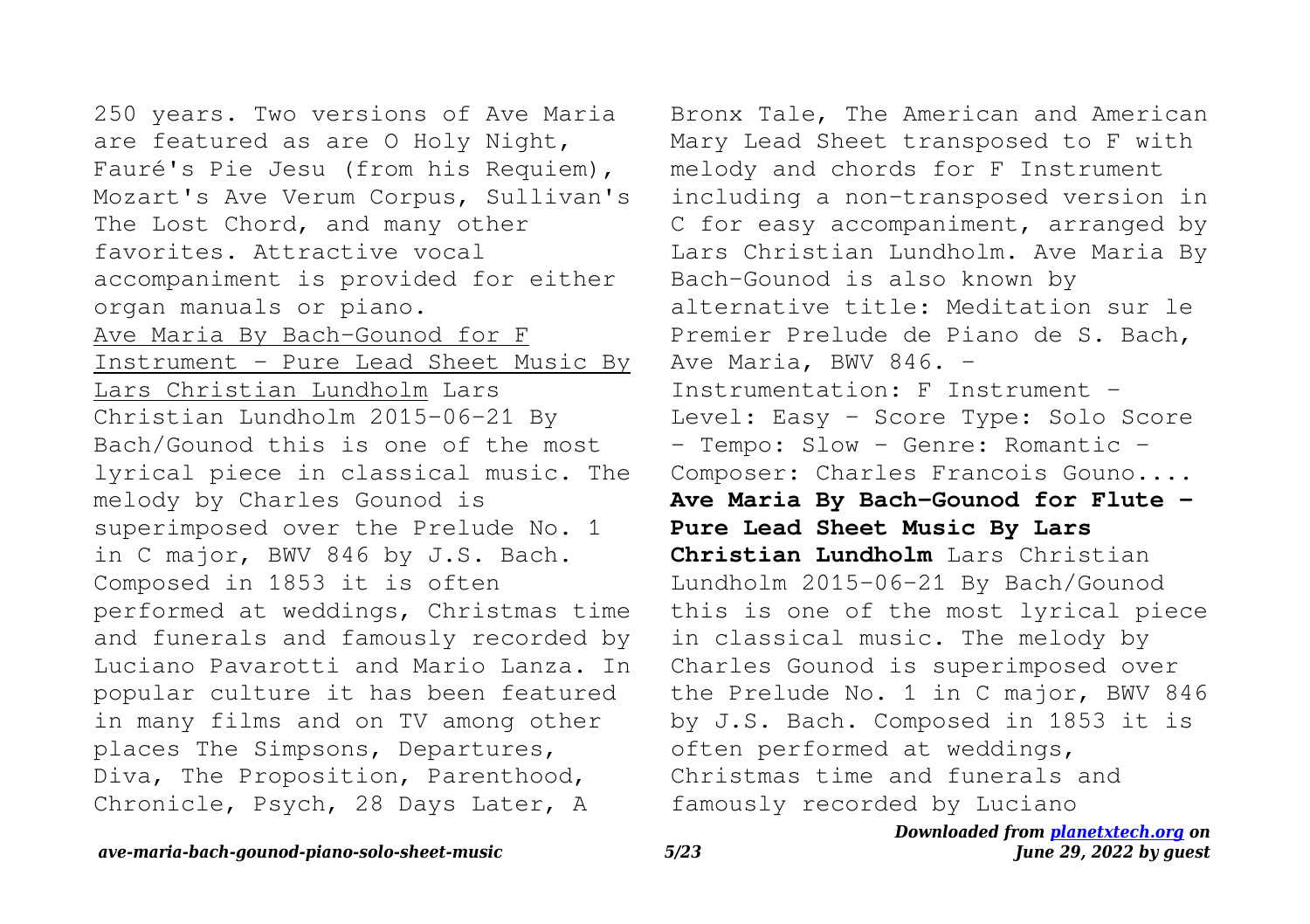Pavarotti and Mario Lanza. In popular culture it has been featured in many films and on TV among other places The Simpsons, Departures, Diva, The Proposition, Parenthood, Chronicle, Psych, 28 Days Later, A Bronx Tale, The American and American Mary Lead Sheet with melody and chords for Flute, arranged by Lars Christian Lundholm. Ave Maria By Bach-Gounod is also known by alternative title: Meditation sur le Premier Prelude de Piano de S. Bach, Ave Maria, BWV 846. - Instrumentation: Flute - Level: Easy - Score Type: Solo Score - Tempo: Slow - Genre: Romantic -Composer: Charles Francois Gounod - Year Composed: 1853 - Pages (approximate): 2

**First 50 Pop Ballads You Should Play on the Piano** Hal Leonard Corp. 2018-02-01 (Easy Piano Songbook). 50 classic ballads simply arranged for beginning pianists, including: Bridge over Troubled Water \* (They Long to Be) Close to You \* Don't Let the Sun

Go down on Me \* Ebony and Ivory \* Fields of Gold \* The Greatest Love of All \* Hello \* Imagine \* Just the Way You Are \* Killing Me Softly with His Song \* Lady in Red \* More Than Words \* One More Night \* The Power of Love \* Right Here Waiting \* Superman (It's Not Easy) \* Total Eclipse of the Heart \* Wonderful Tonight \* You Are So Beautiful \* and more. *The Beatles Sheet Music Collection* Beatles 2017-08-01 (Piano/Vocal/Guitar Artist Songbook). Over 100 timeless hits from the Fab Four in piano/vocal/guitar arrangements, including: Across the Universe \* All My Loving \* Back in the U.S.S.R. \* Blackbird \* Can't Buy Me Love \* Come Together \* Don't Let Me Down \* Eight Days a Week \* Eleanor Rigby \* The Fool on the Hill \* Good Day Sunshine \* Here Comes the Sun \* Hey Jude \* I Want to Hold Your Hand \* In My Life \* Let It Be \* Lucy in the Sky with Diamonds \* Michelle \* Norwegian Wood (This Bird Has Flown)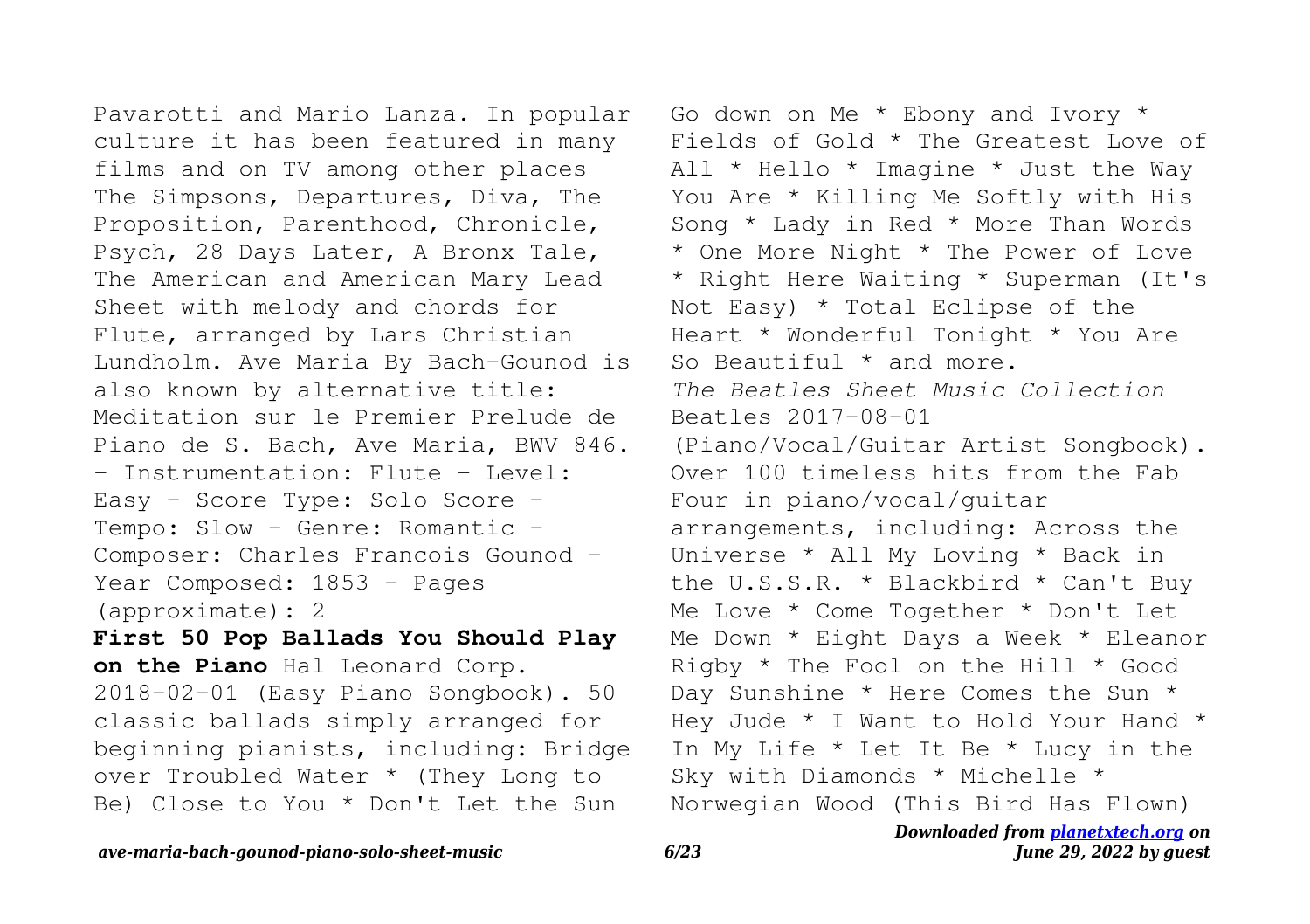\* Ob-La-Di, Ob-La-Da \* Penny Lane \* Revolution \* Sgt. Pepper's Lonely Hearts Club Band \* She Loves You \* Ticket to Ride \* Twist and Shout \* When I'm Sixty-Four \* Yellow Submarine \* Yesterday \* and more. *Ave Maria (Duets)* Viktor Dick 2019-01-08 Ave Maria (Duets) Sheet Music for Various Solo Instruments & Piano 1 Ave Maria G-Major 2 Ave Maria F-Major 3 Ave Maria Es-Major 4 Ave Maria D-Major 5 Ave Maria C-Major 6 Solo Instruments (Viola, Alto/Tenor Trombone, Cello, Recorder, Flute, Trumpet in B/C, Clarinet, Bassoon, Alto/Tenor Saxophone, Oboe) Composer: Bach/Gounod Instrumentation: Instrumental Duets Type of Score: 5x Full Score, 9 Solo Parts Difficulty Level: Advanced/Professional Sheet Music Arranged and Produced by Viktor Dick

Fur Elise (Sheet Music) 1997-12-01 (Piano Solo Sheets). This sheet music features an intermediate-level piano solo arrangement of the beloved

Beethoven work.

Ave Maria By Bach-Gounod for Violin -Pure Lead Sheet Music By Lars Christian Lundholm Lars Christian Lundholm 2015-06-21 By Bach/Gounod this is one of the most lyrical piece in classical music. The melody by Charles Gounod is superimposed over the Prelude No. 1 in C major, BWV 846 by J.S. Bach. Composed in 1853 it is often performed at weddings, Christmas time and funerals and famously recorded by Luciano Pavarotti and Mario Lanza. In popular culture it has been featured in many films and on TV among other places The Simpsons, Departures, Diva, The Proposition, Parenthood, Chronicle, Psych, 28 Days Later, A Bronx Tale, The American and American Mary Lead Sheet with melody and chords for Violin, arranged by Lars Christian Lundholm. Ave Maria By Bach-Gounod is also known by alternative title: Meditation sur le Premier Prelude de Piano de S. Bach, Ave Maria, BWV 846.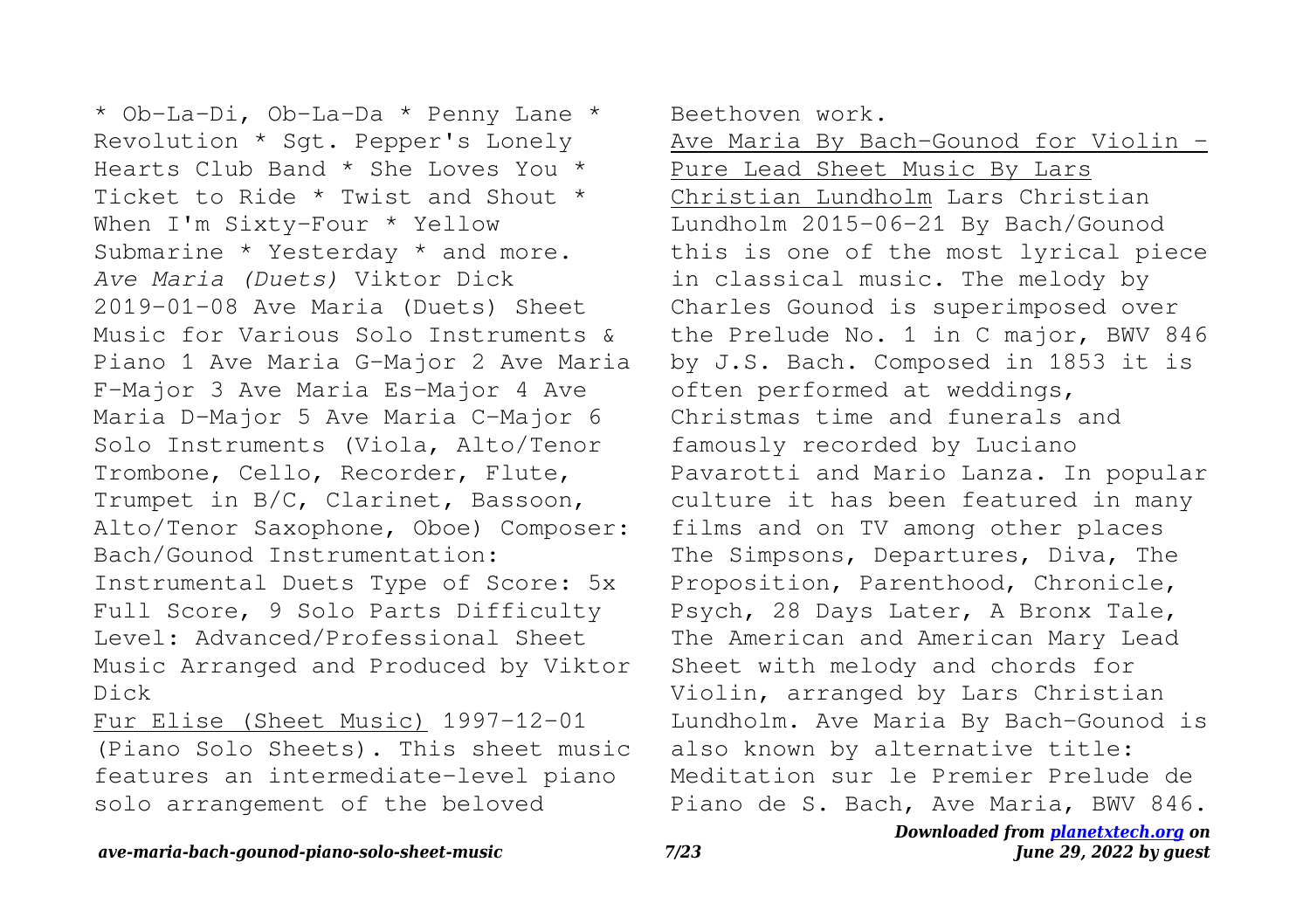- Instrumentation: Violin - Level: Easy - Score Type: Solo Score - Tempo: Slow - Genre: Romantic - Composer: Charles Francois Gounod - Year Composed: 1853 - Pages (approximate): 2

**The Professional Pianist - Solos for Christmas** Dan Coates 2015-06-04 This collection of 50 beloved Christmas songs has been crafted to provide professional-sounding, easily prepared arrangements for busy pianists. Each arrangement has been carefully engraved for easy reading, and approximate performance times have been included to assist with planning set lists. Perfect for holiday parties, light concerts, or other festive gatherings, these piano solos will provide a valuable resource of crowd-pleasing favorites. Titles: \* Angels We Have Heard On High \* Auld Lang Syne \* Away in a Manger \* Believe (from The Polar Express) \* The Christmas Waltz \* Deck the Halls \* The First Noel \* Frosty

the Snowman \* Gesù Bambino (The Infant Jesus) \* The Gift \* Go, Tell It on the Mountain \* God Rest Ye Merry, Gentlemen \* Good King Wenceslas \* Grown-Up Christmas List \* Hark! The Herald Angels Sing \* Have Yourself a Merry Little Christmas \* A Holly Jolly Christmas \* (There's No Place Like) Home for the Holidays \* I Heard the Bells on Christmas Day \* I'll Be Home for Christmas \* It Came Upon the Midnight Clear \* It's the Most Wonderful Time of the Year \* Jingle Bell Rock \* Jingle Bells \* Jolly Old Saint Nicholas \* Joy to the World \* Let It Snow! Let It Snow! Let It Snow! \* Let There Be Peace on Earth \* Mary, Did You Know? \* O Christmas Tree (O Tannenbaum) \* O Come, All Ye Faithful \* O Come, O Come Emmanuel \* O Holy Night \* O Little Town of Bethlehem \* Rockin' Around the Christmas Tree \* Rudolph, the Red-Nosed Reindeer \* Santa Baby \* Santa Claus Is Comin' to Town \* Sending You a Little Christmas \*

# *Downloaded from [planetxtech.org](https://planetxtech.org) on June 29, 2022 by guest*

# *ave-maria-bach-gounod-piano-solo-sheet-music 8/23*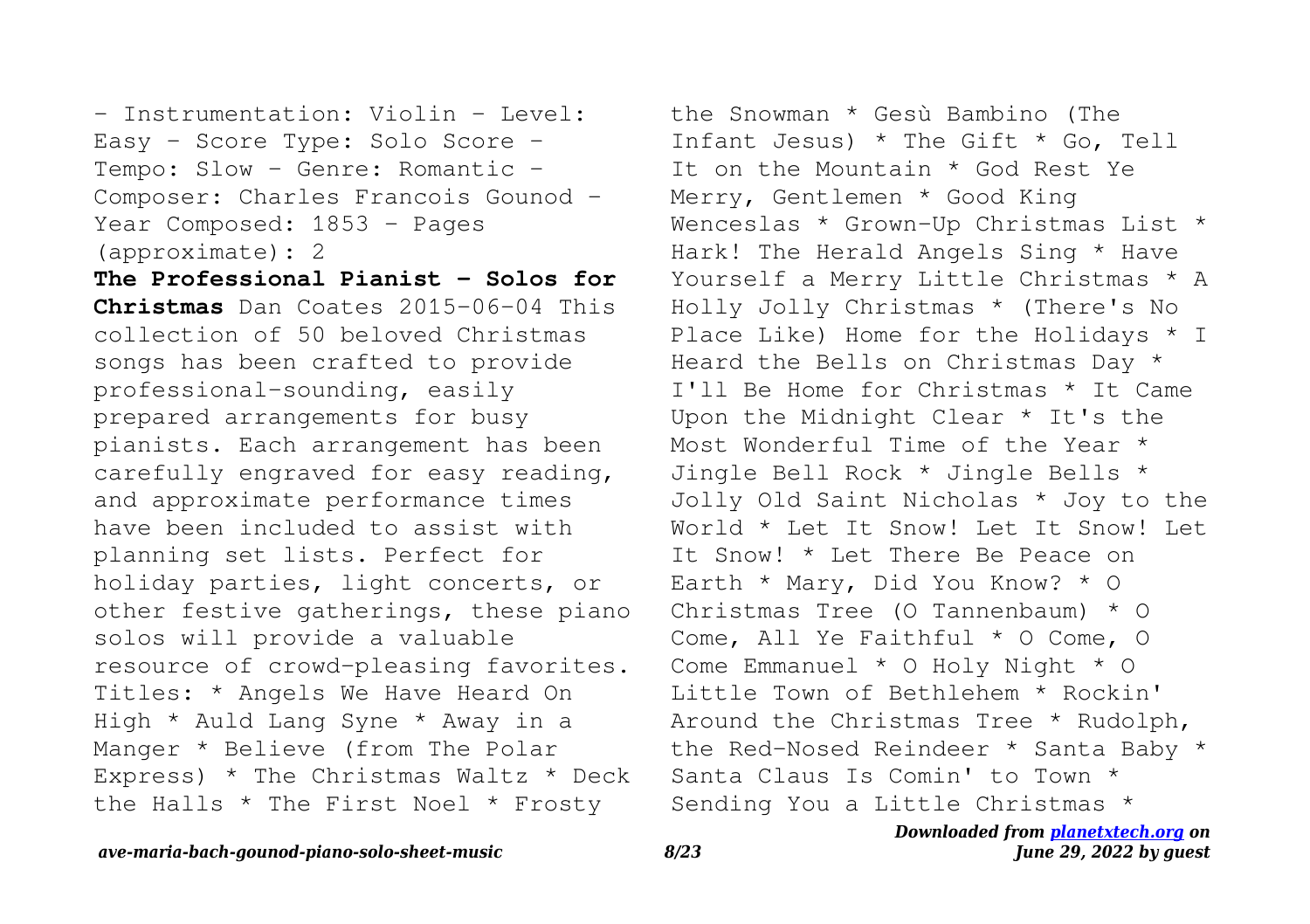Silent Night \* Sleigh Ride \* There Is No Christmas Like a Home Christmas \* Toyland \* Ukrainian Bell Carol \* Up on the Housetop \* We Three Kings of Orient Are \* We Wish You a Merry Christmas \* What Child Is This? \* When Christmas Comes to Town (from The Polar Express) \* Winter Wonderland Ave Maria By Bach-Gounod for Bb Instrument - Pure Lead Sheet Music By Lars Christian Lundholm Lars Christian Lundholm 2015-06-21 By Bach/Gounod this is one of the most lyrical piece in classical music. The melody by Charles Gounod is superimposed over the Prelude No. 1 in C major, BWV 846 by J.S. Bach. Composed in 1853 it is often performed at weddings, Christmas time and funerals and famously recorded by Luciano Pavarotti and Mario Lanza. In popular culture it has been featured in many films and on TV among other places The Simpsons, Departures, Diva, The Proposition, Parenthood,

*Downloaded from [planetxtech.org](https://planetxtech.org) on* Chronicle, Psych, 28 Days Later, A Bronx Tale, The American and American Mary Lead Sheet transposed to Bb with melody and chords for Bb Instrument including a non-transposed version in C for easy accompaniment, arranged by Lars Christian Lundholm. Ave Maria By Bach-Gounod is also known by alternative title: Meditation sur le Premier Prelude de Piano de S. Bach, Ave Maria, BWV 846. -Instrumentation: Bb Instrument - Level: Easy - Score Type: Solo Score - Tempo: Slow - Genre: Romantic -Composer: Charles Francois Go.... **Ave Maria By Bach-Gounod for English Horn - Pure Lead Sheet Music By Lars Christian Lundholm** Lars Christian Lundholm 2015-06-21 By Bach/Gounod this is one of the most lyrical piece in classical music. The melody by Charles Gounod is superimposed over the Prelude No. 1 in C major, BWV 846 by J.S. Bach. Composed in 1853 it is often performed at weddings, Christmas time and funerals and

# *ave-maria-bach-gounod-piano-solo-sheet-music 9/23*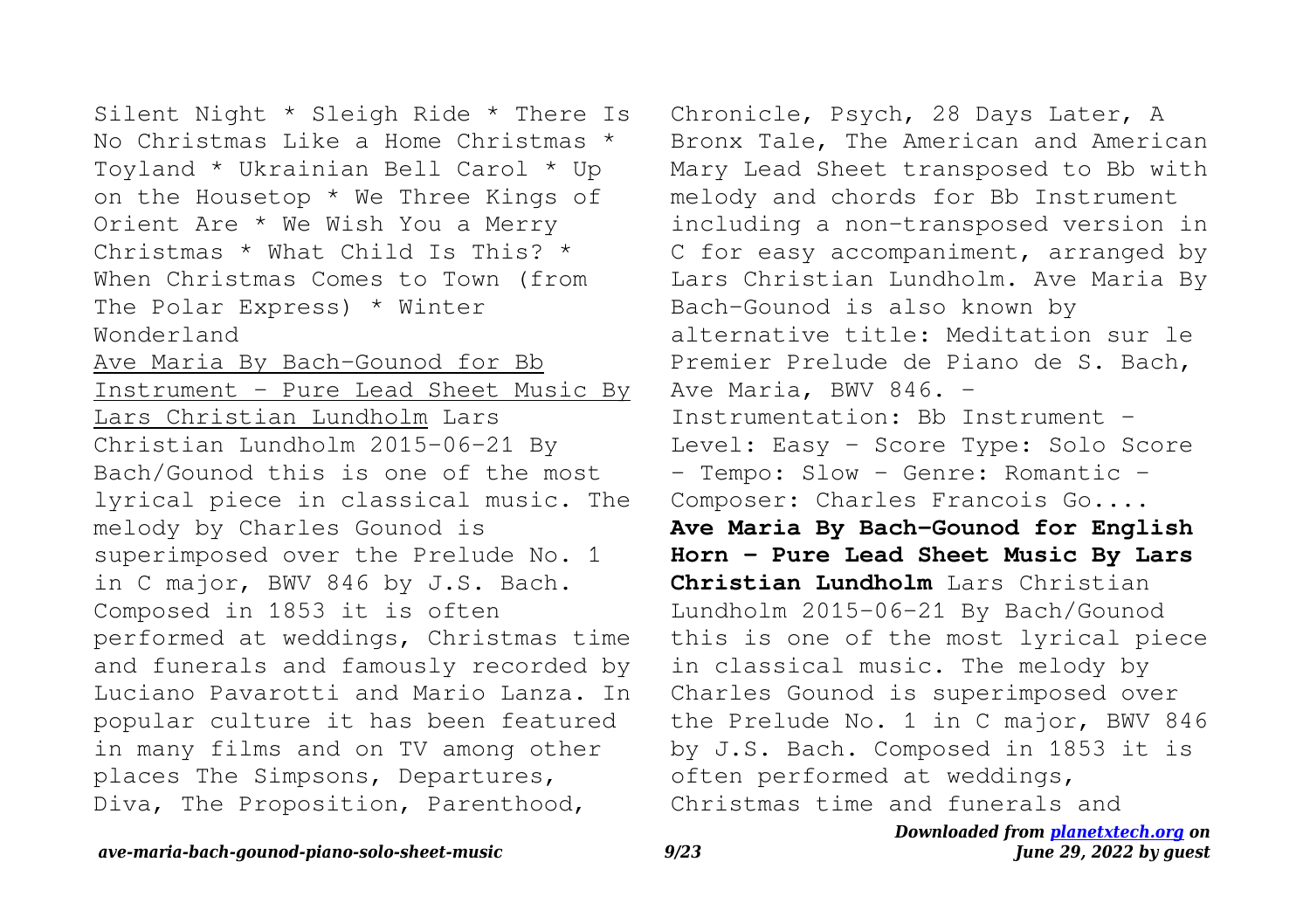famously recorded by Luciano Pavarotti and Mario Lanza. In popular culture it has been featured in many films and on TV among other places The Simpsons, Departures, Diva, The Proposition, Parenthood, Chronicle, Psych, 28 Days Later, A Bronx Tale, The American and American Mary Lead Sheet transposed to F with melody and chords for English Horn including a non-transposed version in C for easy accompaniment, arranged by Lars Christian Lundholm. Ave Maria By Bach-Gounod is also known by alternative title: Meditation sur le Premier Prelude de Piano de S. Bach, Ave Maria, BWV 846. -Instrumentation: English Horn - Level: Easy - Score Type: Solo Score - Tempo: Slow - Genre: Romantic -Composer: Charles Francois Gouno.... **Ave Maria By Bach-Gounod for Soprano Saxophone - Pure Lead Sheet Music By Lars Christian Lundholm** Lars Christian Lundholm 2015-06-21 By Bach/Gounod this is one of the most

*Downloaded from [planetxtech.org](https://planetxtech.org) on* lyrical piece in classical music. The melody by Charles Gounod is superimposed over the Prelude No. 1 in C major, BWV 846 by J.S. Bach. Composed in 1853 it is often performed at weddings, Christmas time and funerals and famously recorded by Luciano Pavarotti and Mario Lanza. In popular culture it has been featured in many films and on TV among other places The Simpsons, Departures, Diva, The Proposition, Parenthood, Chronicle, Psych, 28 Days Later, A Bronx Tale, The American and American Mary Lead Sheet transposed to Bb with melody and chords for Soprano Saxophone including a non-transposed version in C for easy accompaniment, arranged by Lars Christian Lundholm. Ave Maria By Bach-Gounod is also known by alternative title: Meditation sur le Premier Prelude de Piano de S. Bach, Ave Maria, BWV 846. - Instrumentation: Soprano Saxophone - Level: Easy - Score Type: Solo Score - Tempo: Slow - Genre: Romantic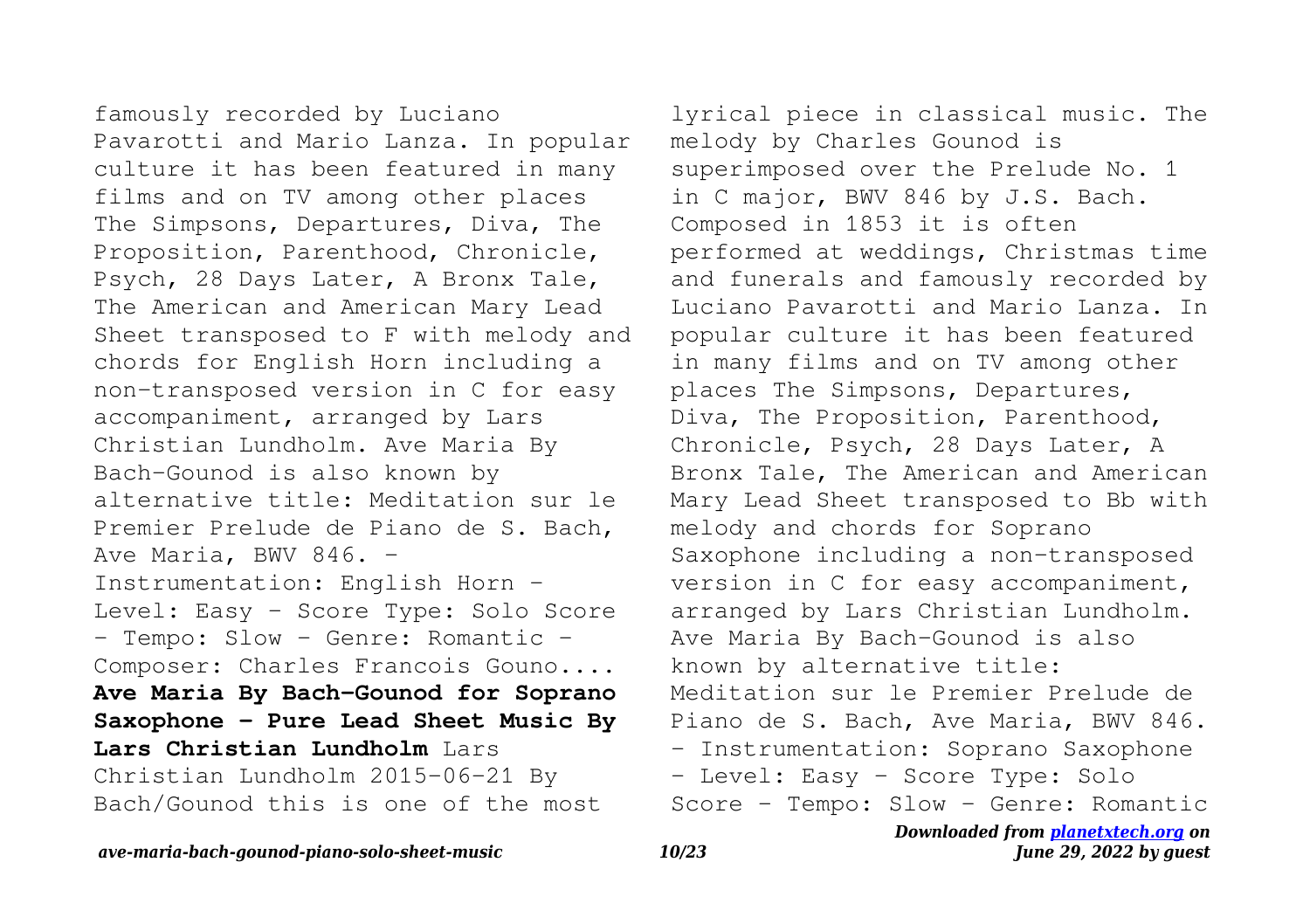- Composer: Charles Fra.... *Ave Maria By Bach-Gounod for Tuba - Pure Lead Sheet Music By Lars Christian Lundholm* Lars Christian Lundholm 2015-06-21 By Bach/Gounod this is one of the most lyrical piece in classical music. The melody by Charles Gounod is superimposed over the Prelude No. 1 in C major, BWV 846 by J.S. Bach. Composed in 1853 it is often performed at weddings, Christmas time and funerals and famously recorded by Luciano Pavarotti and Mario Lanza. In popular culture it has been featured in many films and on TV among other places The Simpsons, Departures, Diva, The Proposition, Parenthood, Chronicle, Psych, 28 Days Later, A Bronx Tale, The American and American Mary Lead Sheet notated in bass clef with melody and chords for Tuba including a non-transposed version in treble clef for easy accompaniment, arranged by Lars Christian Lundholm. Ave Maria By Bach-Gounod is also known by

alternative title: Meditation sur le Premier Prelude de Piano de S. Bach, Ave Maria, BWV 846. -Instrumentation: Tuba - Level: Easy - Score Type: Solo Score - Tempo: Slow - Genre: Romantic - Composer: Charles Francois Gounod....

*Downloaded from [planetxtech.org](https://planetxtech.org) on* **The Giant Book of Classical Sheet Music** Alfred Music 2013-10-31 With more than 80 essential masterworks arranged for easy piano, this book guarantees a lifetime of exploration and enjoyment at the keys. Titles: \* 1812 Overture (Tchaikovsky) \* Air on the G String (Bach) \* Andaluza No. 5 (Granados) \* Anvil Chorus (Verdi) \* Ave Maria (Bach-Gounod) \* Ballade No. 1 (Chopin) \* Barcarolle from Tales of Hoffmann (Offenbach) \* The Blue Danube (Strauss) \* Brandenburg Concerto No. 3 (Bach) \* Bridal Chorus, from Lohengrin (Wagner) \* Can-Can (Offenbach) \* Canon in D (Pachelbel) \* Clair de lune (Debussy) \* Doretta's Song (Puccini) \* The Entertainer (Joplin) \* Egmont

*June 29, 2022 by guest*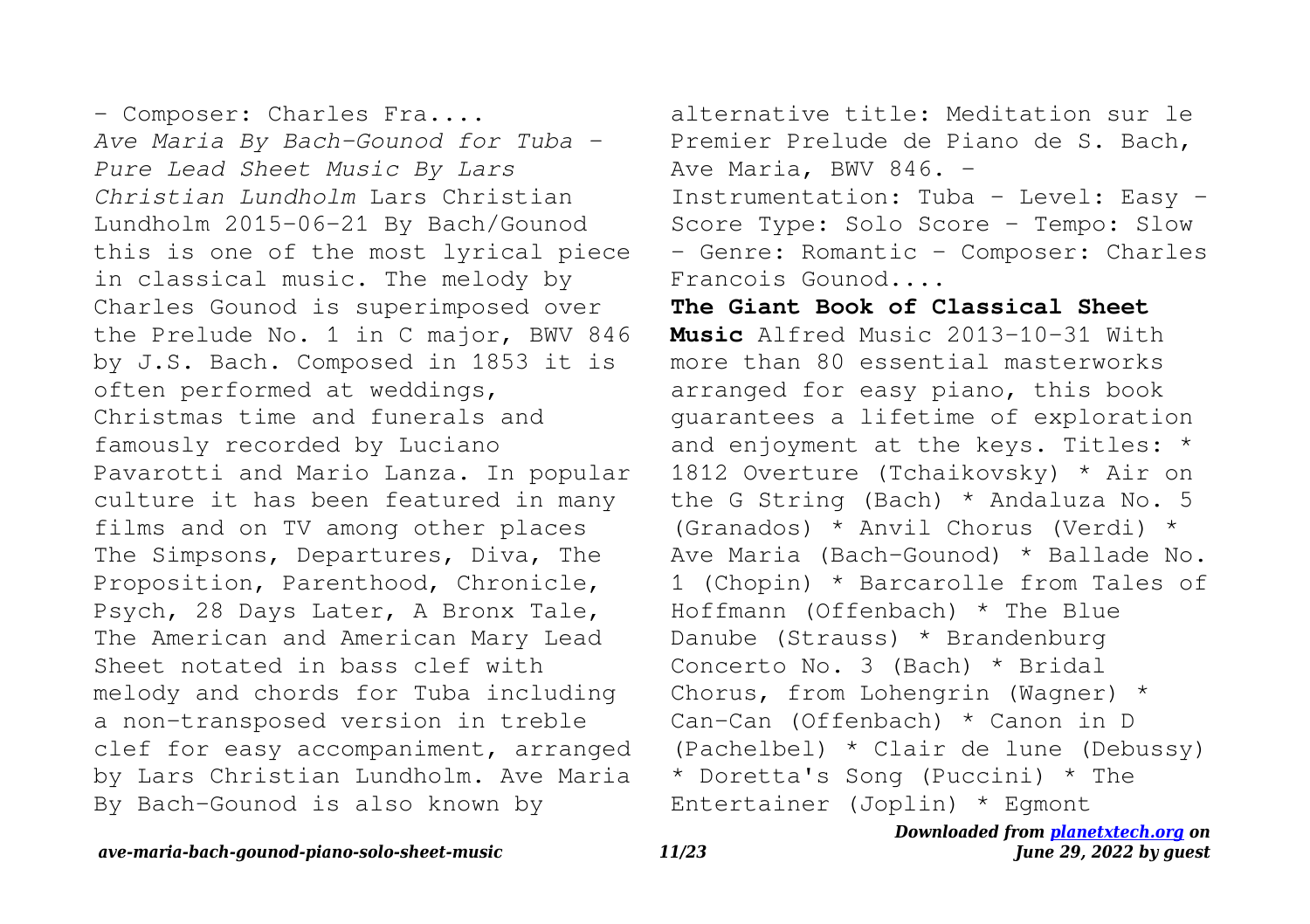Overture (Beethoven) \* Eine kleine Nachtmusik (Mozart) \* "Emperor" Concerto (Beethoven) \* Fantaisie-Impromptu (Chopin) \* Flower Duet (Delibes) \* Funeral March of a Marionette (Gounod) \* The Garland Waltz, from Sleeping Beauty (Tchaikovsky) \* Habanera (Bizet) \* Hallelujah Chorus (Handel) \* Hornpipe (Handel) \* Hungarian Dance No. 5 (Brahms) \* Intermezzo (Mascagni) \* In the Hall of the Mountain King (Grieg) \* Jesu, Joy of Man's Desiring (Bach) \* L'Arlí©sienne Suite No. 1 (Bizet) \* Líæ ci darem la mano (Mozart) \* La donna í $\hat{A}$  mobile (Verdi) \* Libiamo, from La Traviata (Verdi) \* Mandolin Concerto in C Major (Vivaldi) \* Maple Leaf Rag (Joplin) \* March from The Nutcracker (Tchaikovsky) \* March of the Toreadors (Bizet) \* Meditation, from Thaí¿s (Massenet) \* "Merry Widow" Waltz (Lehíçr) \* "Military" Polonaise (Chopin) \* "Minute" Waltz (Chopin) \* The Moldau (Smetana) \* "Moonlight" Sonata (Beethoven) \*

*Downloaded from [planetxtech.org](https://planetxtech.org) on* Morning Mood (Grieg) \* Musetta's Waltz (Puccini) \* "New World" Symphony (Dvo�»ak) \* Nocturne, Op. 55, No. 1 (Chopin) \* O mio babbino caro (Puccini) \* Ode to Joy (Beethoven) \* Overture from The Marriage of Figaro (Mozart) \* "Pathí©tique" Sonata (Beethoven) \* Pavane (Faurí©) \* Piano Concerto No. 1 (Tchaikovsky) \* Piano Sonata No. 11 (Mozart) \* Polovetsian Dance (Borodin) \* Pomp and Circumstance (Elgar) \* Prelude from Cello Suite No. 1 (Bach) \* Prelude, Op. 28, No. 4 (Chopin) \* Prince of Denmark's March (Clarke) \* Queen of the Night Aria (Mozart) \* "Raindrop" Prelude (Chopin) \* "Revolutionary" Etude (Chopin) \* Rondeau from Suite de symphonies (Mouret) \* Rondo alla Turca (Mozart) \* Sheep May Safely Graze (Bach) \* Solace (Joplin) \* The Sorcerer's Apprentice (Dukas) \* Spring, from The Four Seasons (Vivaldi) \* Stí\_ndchen (Schubert) \* "Surprise" Symphony (Haydn) \* The

# *ave-maria-bach-gounod-piano-solo-sheet-music 12/23*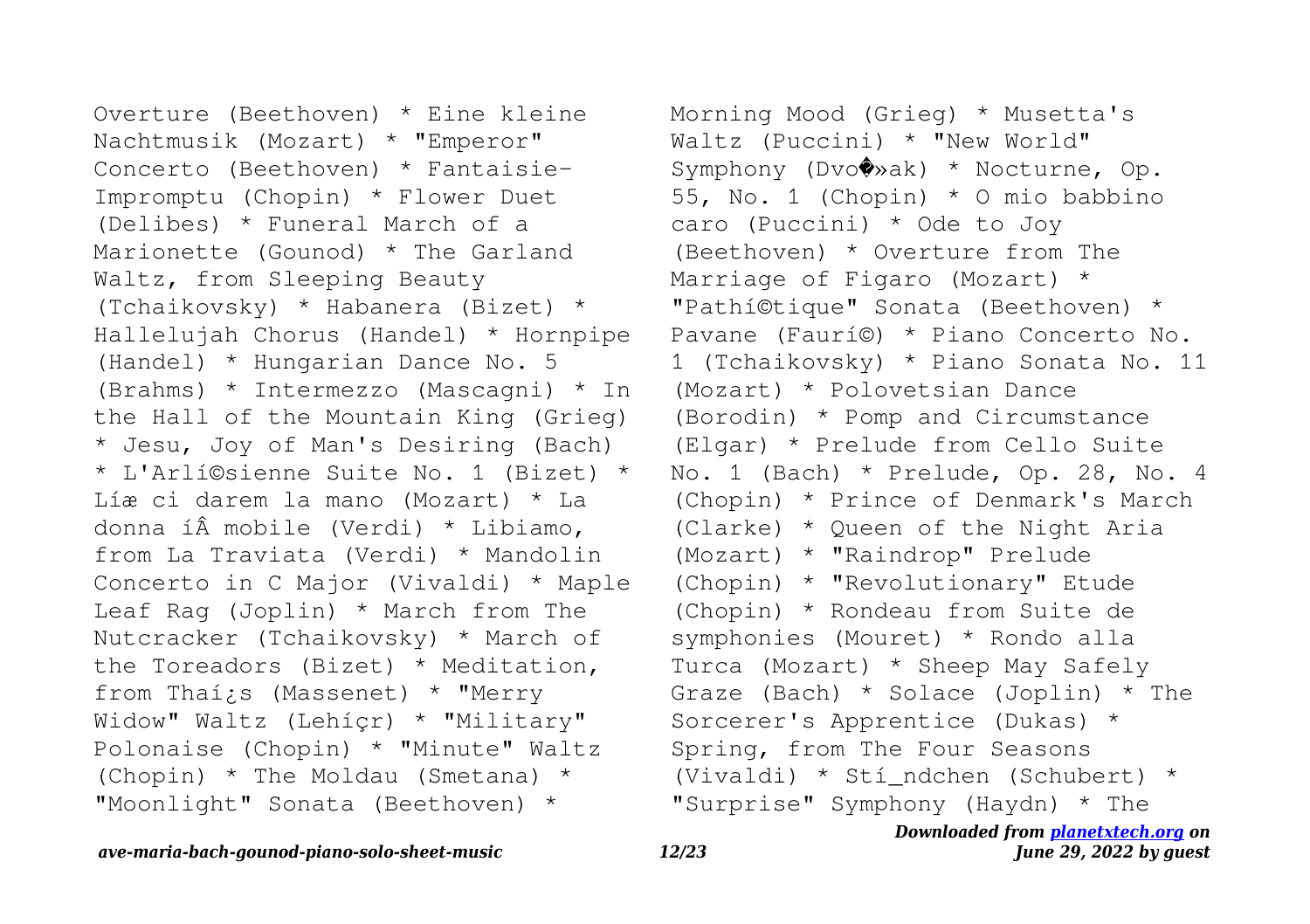Swan (Saint-Saí, ns) \* Swan Lake, Act I Finale (Tchaikovsky) \* Symphony No. 5 (Beethoven) \* Symphony No. 40 (Mozart) \* Toccata in D Minor (Bach) \* Toreador Song (Bizet) \* Turkish March (Beethoven) \* Un bel díå (Puccini) \* "Unfinished" Symphony (Schubert) \* Variations on "Ah, vous dirai-je, Maman" (Mozart) \* Voi, che sapete (Mozart) \* Waltz, Op. 39, No. 15 (Brahms) \* Wedding March from A Midsummer Night's Dream (Mendelssohn) *Ave Maria By Bach-Gounod for Piano - Pure Sheet Music By Lars Christian Lundholm* Lars Christian Lundholm 2015-06-21 By Bach/Gounod this is one of the most lyrical piece in classical music. The melody by Charles Gounod is superimposed over the Prelude No. 1 in C major, BWV 846 by J.S. Bach. Composed in 1853 it is often performed at weddings, Christmas time and funerals and famously recorded by Luciano Pavarotti and Mario Lanza. In popular culture it has been featured in many

films and on TV among other places The Simpsons, Departures, Diva, The Proposition, Parenthood, Chronicle, Psych, 28 Days Later, A Bronx Tale, The American and American Mary Sheet Music for Piano arranged by Lars Christian Lundholm. Ave Maria By Bach-Gounod is also known by alternative title: Meditation sur le Premier Prelude de Piano de S. Bach, Ave Maria, BWV 846.  $-$ Instrumentation: Piano - Level: Easy - Score Type: Solo Score - Tempo: Slow - Genre: Romantic - Composer: Charles Francois Gounod - Year Composed: 1853 - Pages (approximate): 2

*Ave Maria By Bach-Gounod for Bb Clarinet - Pure Lead Sheet Music By Lars Christian Lundholm* Lars Christian Lundholm 2015-06-21 By Bach/Gounod this is one of the most lyrical piece in classical music. The melody by Charles Gounod is superimposed over the Prelude No. 1 in C major, BWV 846 by J.S. Bach.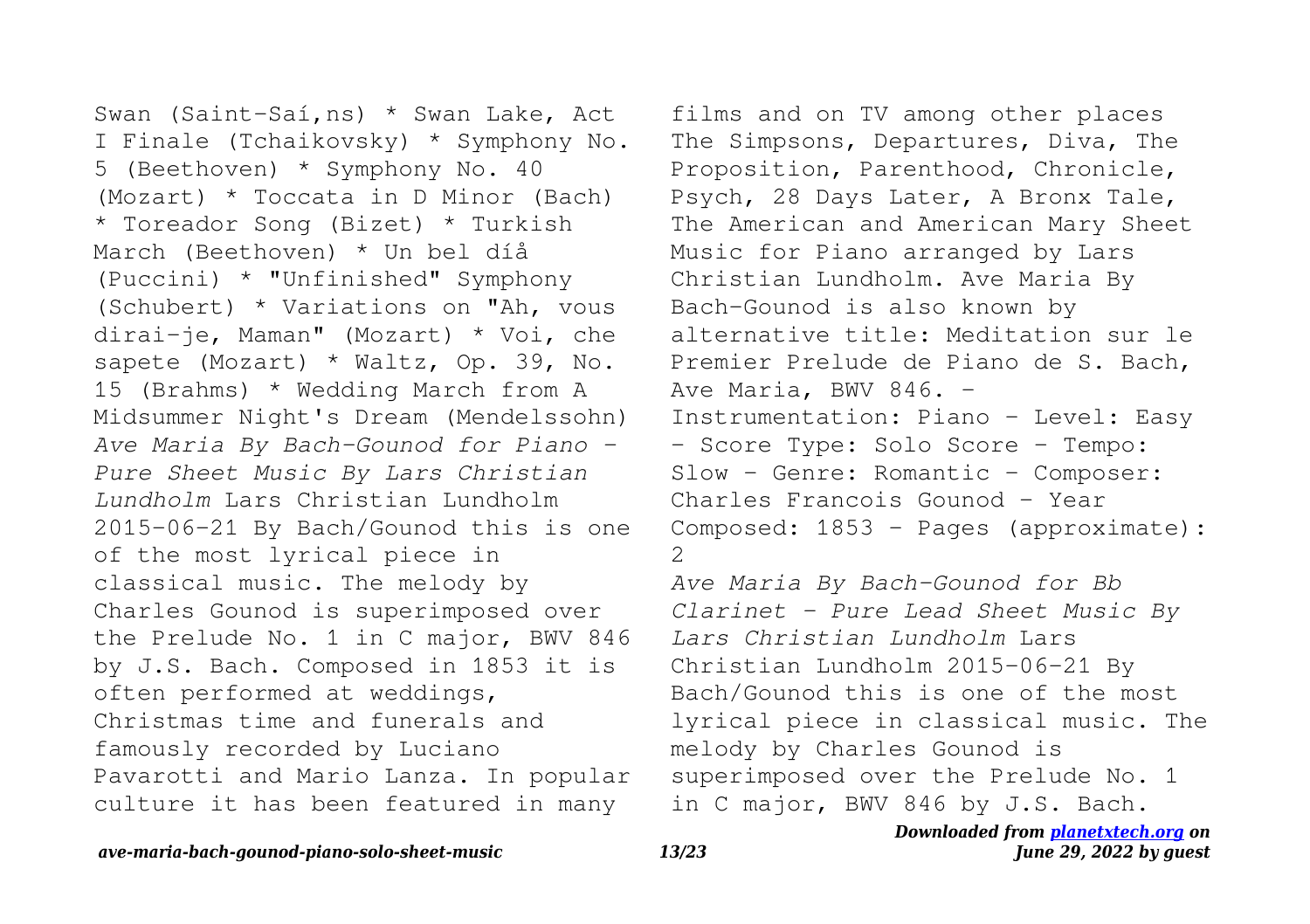Composed in 1853 it is often performed at weddings, Christmas time and funerals and famously recorded by Luciano Pavarotti and Mario Lanza. In popular culture it has been featured in many films and on TV among other places The Simpsons, Departures, Diva, The Proposition, Parenthood, Chronicle, Psych, 28 Days Later, A Bronx Tale, The American and American Mary Lead Sheet transposed to Bb with melody and chords for Bb Clarinet including a non-transposed version in C for easy accompaniment, arranged by Lars Christian Lundholm. Ave Maria By Bach-Gounod is also known by alternative title: Meditation sur le Premier Prelude de Piano de S. Bach, Ave Maria, BWV 846. -Instrumentation: Bb Clarinet - Level: Easy - Score Type: Solo Score - Tempo: Slow - Genre: Romantic - Composer: Charles Francois Gounod.... *Ave Maria By Bach-Gounod for French Horn - Pure Lead Sheet Music By Lars Christian Lundholm* Lars Christian

Lundholm 2015-06-21 By Bach/Gounod this is one of the most lyrical piece in classical music. The melody by Charles Gounod is superimposed over the Prelude No. 1 in C major, BWV 846 by J.S. Bach. Composed in 1853 it is often performed at weddings, Christmas time and funerals and famously recorded by Luciano Pavarotti and Mario Lanza. In popular culture it has been featured in many films and on TV among other places The Simpsons, Departures, Diva, The Proposition, Parenthood, Chronicle, Psych, 28 Days Later, A Bronx Tale, The American and American Mary Lead Sheet transposed to F with melody and chords for French Horn including a non-transposed version in C for easy accompaniment, arranged by Lars Christian Lundholm. Ave Maria By Bach-Gounod is also known by alternative title: Meditation sur le Premier Prelude de Piano de S. Bach, Ave Maria, BWV 846. -Instrumentation: French Horn - Level:

### *ave-maria-bach-gounod-piano-solo-sheet-music 14/23*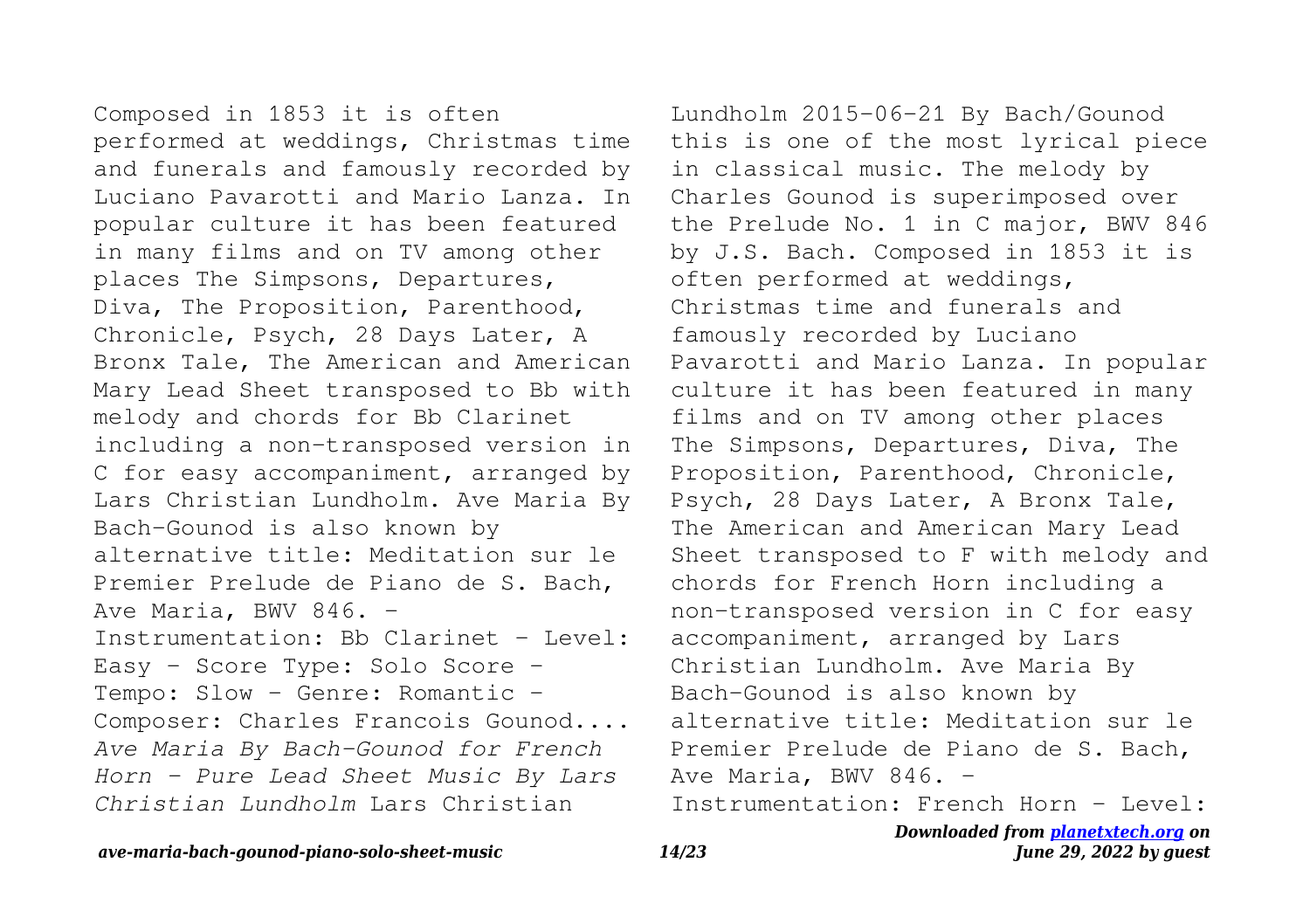Easy - Score Type: Solo Score - Tempo: Slow - Genre: Romantic -Composer: Charles Francois Gounod ....

# **Ave Maria By Bach-Gounod for Eb Clarinet - Pure Lead Sheet Music By Lars Christian Lundholm** Lars

Christian Lundholm 2015-06-21 By Bach/Gounod this is one of the most lyrical piece in classical music. The melody by Charles Gounod is superimposed over the Prelude No. 1 in C major, BWV 846 by J.S. Bach. Composed in 1853 it is often performed at weddings, Christmas time and funerals and famously recorded by Luciano Pavarotti and Mario Lanza. In popular culture it has been featured in many films and on TV among other places The Simpsons, Departures, Diva, The Proposition, Parenthood, Chronicle, Psych, 28 Days Later, A Bronx Tale, The American and American Mary Lead Sheet transposed to Eb with melody and chords for Eb Clarinet including a non-transposed version in

C for easy accompaniment, arranged by Lars Christian Lundholm. Ave Maria By Bach-Gounod is also known by alternative title: Meditation sur le Premier Prelude de Piano de S. Bach, Ave Maria, BWV 846. -Instrumentation: Eb Clarinet - Level: Easy - Score Type: Solo Score - Tempo: Slow - Genre: Romantic -Composer: Charles Francois Gounod.... *Ave Maria By Bach-Gounod for C Instrument - Pure Lead Sheet Music By Lars Christian Lundholm* Lars Christian Lundholm 2015-06-21 By Bach/Gounod this is one of the most lyrical piece in classical music. The melody by Charles Gounod is superimposed over the Prelude No. 1 in C major, BWV 846 by J.S. Bach. Composed in 1853 it is often performed at weddings, Christmas time and funerals and famously recorded by Luciano Pavarotti and Mario Lanza. In popular culture it has been featured in many films and on TV among other places The Simpsons, Departures,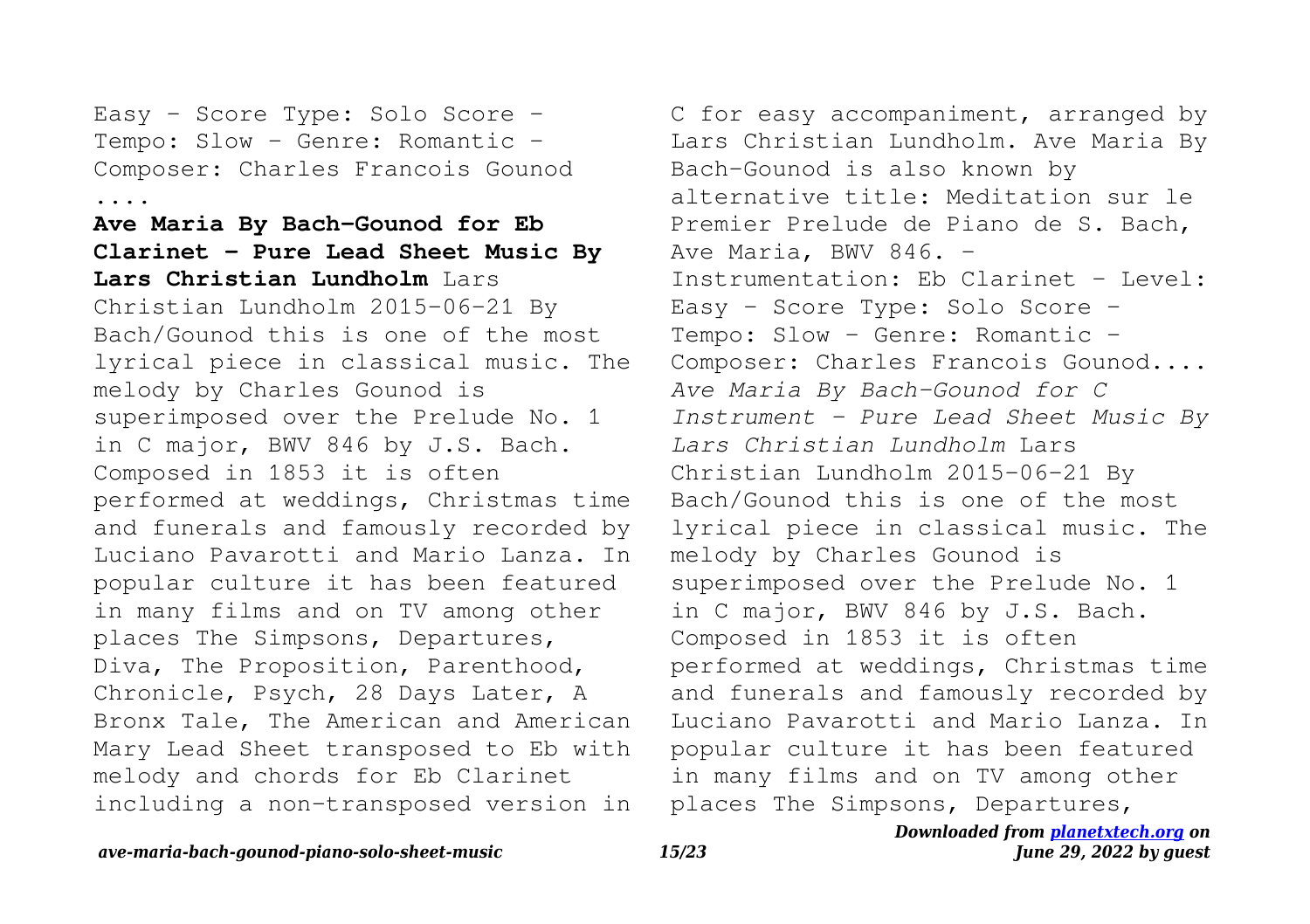Diva, The Proposition, Parenthood, Chronicle, Psych, 28 Days Later, A Bronx Tale, The American and American Mary Lead Sheet with melody and chords for C Instrument, arranged by Lars Christian Lundholm. Ave Maria By Bach-Gounod is also known by alternative title: Meditation sur le Premier Prelude de Piano de S. Bach, Ave Maria, BWV 846. -Instrumentation: C Instrument - Level: Easy - Score Type: Solo Score - Tempo: Slow - Genre: Romantic -Composer: Charles Francois Gounod - Year Composed: 1853 - Pages (approximate): 2 *Ave Maria By Bach-Gounod for Cello - Pure Lead Sheet Music By Lars Christian Lundholm* Lars Christian Lundholm 2015-06-21 By Bach/Gounod this is one of the most lyrical piece in classical music. The melody by Charles Gounod is superimposed over the Prelude No. 1 in C major, BWV 846 by J.S. Bach. Composed in 1853 it is often performed at weddings,

Christmas time and funerals and famously recorded by Luciano Pavarotti and Mario Lanza. In popular culture it has been featured in many films and on TV among other places The Simpsons, Departures, Diva, The Proposition, Parenthood, Chronicle, Psych, 28 Days Later, A Bronx Tale, The American and American Mary Lead Sheet notated in bass clef with melody and chords for Cello including a non-transposed version in treble clef for easy accompaniment, arranged by Lars Christian Lundholm. Ave Maria By Bach-Gounod is also known by alternative title: Meditation sur le Premier Prelude de Piano de S. Bach, Ave Maria, BWV 846. -Instrumentation: Cello - Level: Easy - Score Type: Solo Score - Tempo: Slow - Genre: Romantic - Composer: Charles Francois Goun.... The Mark Hayes Vocal Solo Collection: 10 Christmas Songs for Solo Voice (Medium Low Voice) Mark Hayes 2005-05-03 Award winning composer,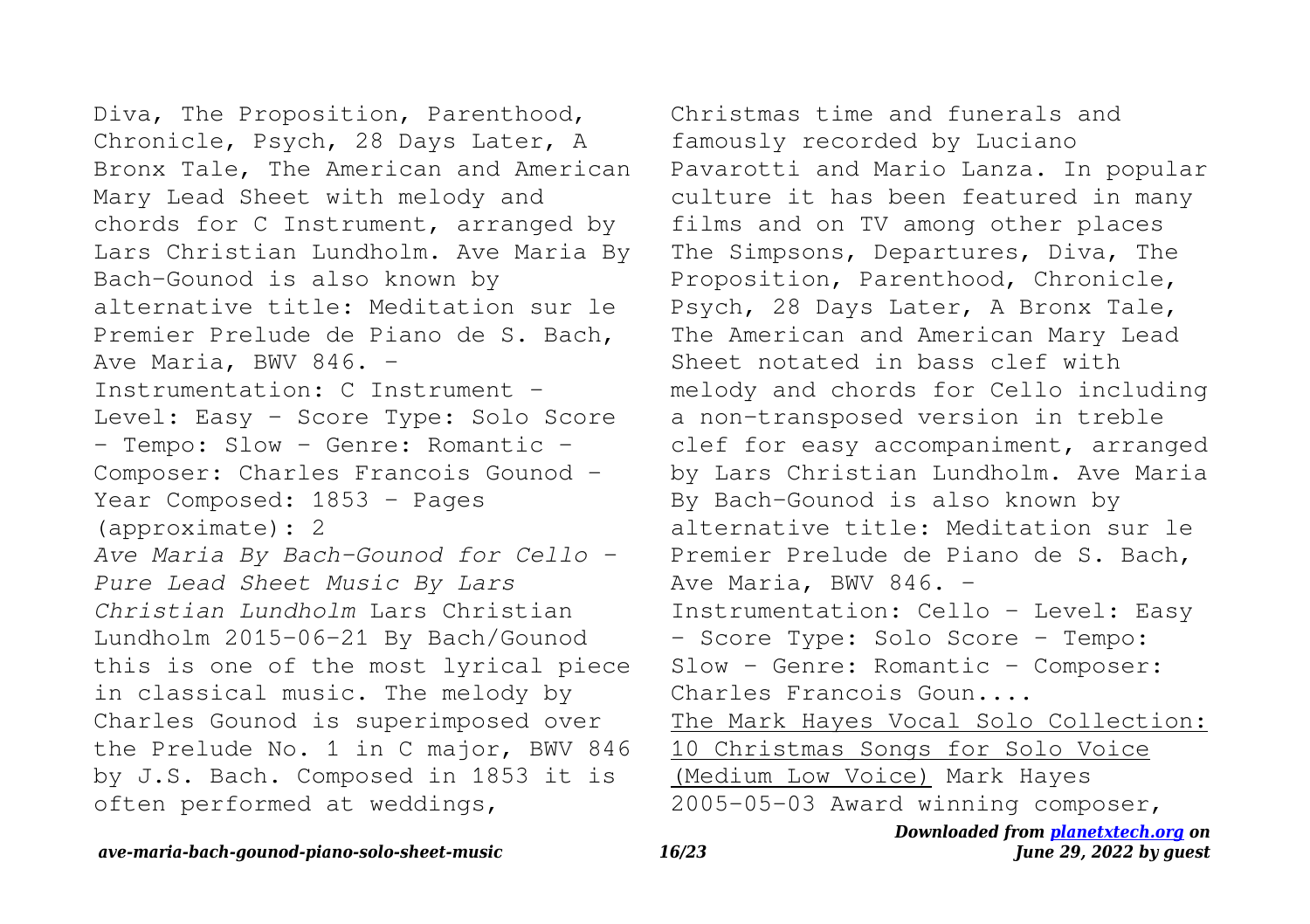arranger, pianist and recording artist Mark Hayes has crafted an exquisite anthology of Christmas arrangements for solo voice, including traditional carols, art songs, masterworks and spirituals. Reflecting the arranger's mastery of vocal accompaniment, the piano partners with the voice in true art song style. Available in medium high and medium low voicings. Titles: \* Bring a Torch, Jeannette, Isabella \* Away in a Manger \* Sing Joy! \* Midnight Noel \* Gesu Bambino \* Silent Night \* Lo, How a Rose E'er Blooming \* O Holy Night \* The Coventry, Carol \* Jesus, Oh What a Wonderful Child **Ave Maria By Bach-Gounod for Eb Instrument - Pure Lead Sheet Music By Lars Christian Lundholm** Lars Christian Lundholm 2015-06-21 By Bach/Gounod this is one of the most lyrical piece in classical music. The melody by Charles Gounod is superimposed over the Prelude No. 1 in C major, BWV 846 by J.S. Bach.

Composed in 1853 it is often performed at weddings, Christmas time and funerals and famously recorded by Luciano Pavarotti and Mario Lanza. In popular culture it has been featured in many films and on TV among other places The Simpsons, Departures, Diva, The Proposition, Parenthood, Chronicle, Psych, 28 Days Later, A Bronx Tale, The American and American Mary Lead Sheet transposed to Eb with melody and chords for Eb Instrument including a non-transposed version in C for easy accompaniment, arranged by Lars Christian Lundholm. Ave Maria By Bach-Gounod is also known by alternative title: Meditation sur le Premier Prelude de Piano de S. Bach, Ave Maria, BWV 846. -Instrumentation: Eb Instrument - Level: Easy - Score Type: Solo Score - Tempo: Slow - Genre: Romantic -Composer: Charles Francois Go.... Ave Maria By Bach-Gounod for Baritone Saxophone - Pure Lead Sheet Music By Lars Christian Lundholm Lars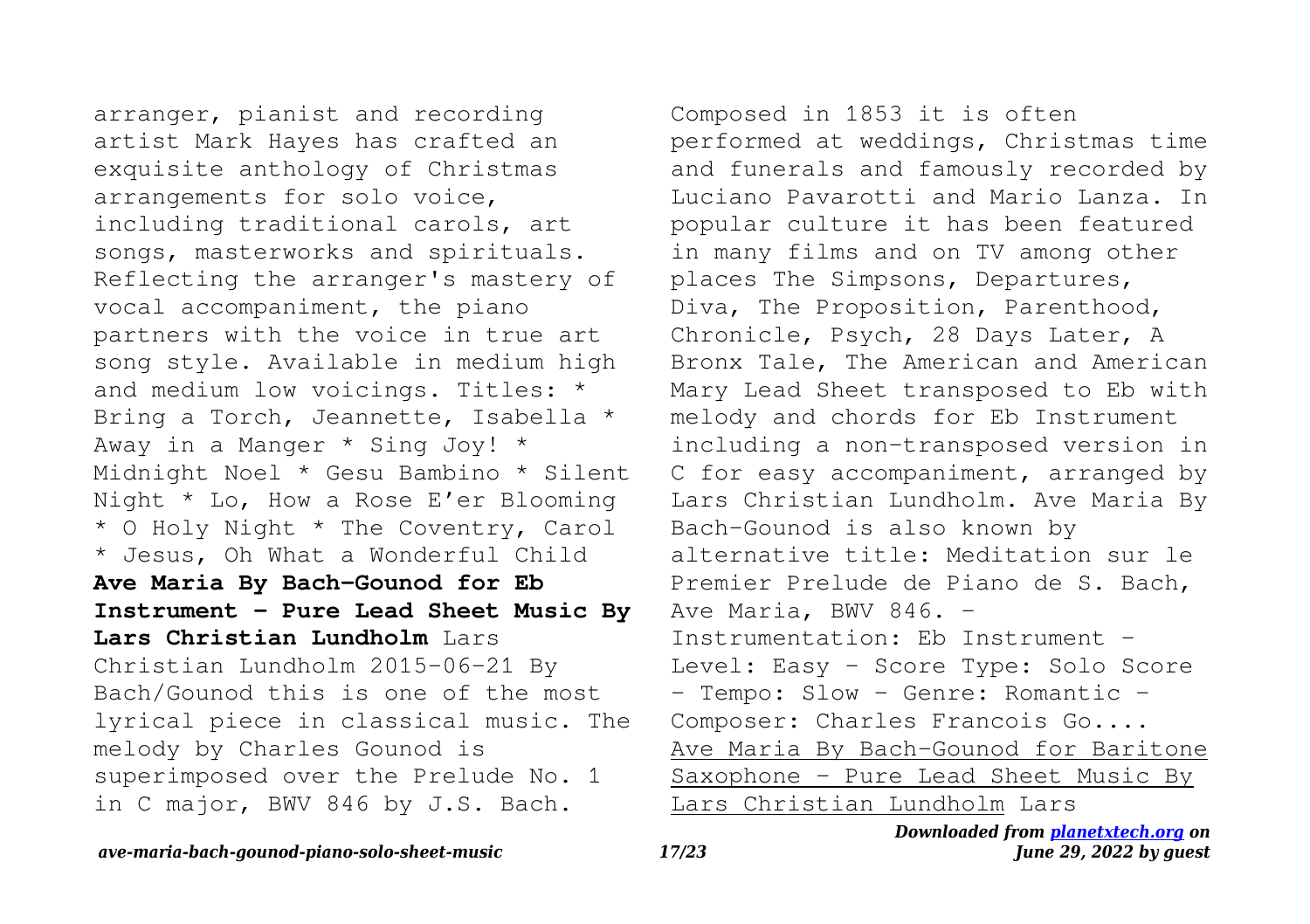Christian Lundholm 2015-06-21 By Bach/Gounod this is one of the most lyrical piece in classical music. The melody by Charles Gounod is superimposed over the Prelude No. 1 in C major, BWV 846 by J.S. Bach. Composed in 1853 it is often performed at weddings, Christmas time and funerals and famously recorded by Luciano Pavarotti and Mario Lanza. In popular culture it has been featured in many films and on TV among other places The Simpsons, Departures, Diva, The Proposition, Parenthood, Chronicle, Psych, 28 Days Later, A Bronx Tale, The American and American Mary Lead Sheet transposed to Eb with melody and chords for Baritone Saxophone including a non-transposed version in C for easy accompaniment, arranged by Lars Christian Lundholm. Ave Maria By Bach-Gounod is also known by alternative title: Meditation sur le Premier Prelude de Piano de S. Bach, Ave Maria, BWV 846. - Instrumentation: Baritone Saxophone

- Level: Easy - Score Type: Solo Score - Tempo: Slow - Genre: Romantic - Composer: Charles F.... *The classical guitar anthology* 2003 Twenty-nine classical favorites in miniature, arranged for easy/intermediate classical guitar. Tablature and CD included! Titles include: Arabesque \* Ave Maria \* Clair de Lune \* Moonlight Sonata \* My Heart at Thy Sweet Voice \* Pavane (Pour Une Infante Defunte) \* Prelude No. 1 \* Romance \* Sarabanda \* The Swan \* Two Guitars and many more. Composers include: Bach, Beethoven, Debussy, Destouches, Fauré, Gluck, Lully, Miaskovsky, Rachmaninoff, Ravel, Rubinstein, Saint-Saëns, Schubert, Schumann, and Tchaikovsky. *Ave Maria By Bach-Gounod for Double Bass - Pure Lead Sheet Music By Lars Christian Lundholm* Lars Christian Lundholm 2015-06-21 By Bach/Gounod this is one of the most lyrical piece in classical music. The melody by Charles Gounod is superimposed over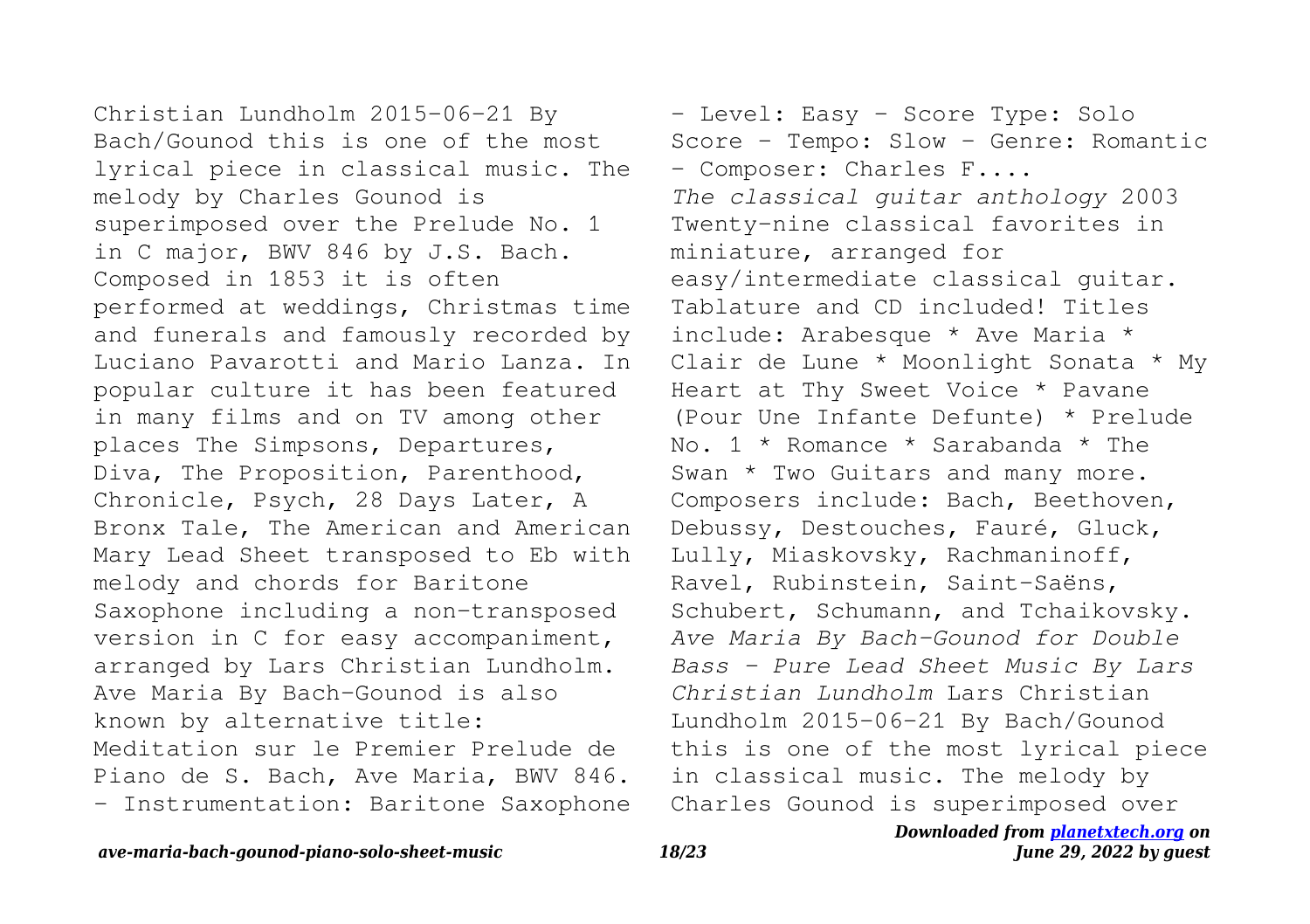the Prelude No. 1 in C major, BWV 846 by J.S. Bach. Composed in 1853 it is often performed at weddings, Christmas time and funerals and famously recorded by Luciano Pavarotti and Mario Lanza. In popular culture it has been featured in many films and on TV among other places The Simpsons, Departures, Diva, The Proposition, Parenthood, Chronicle, Psych, 28 Days Later, A Bronx Tale, The American and American Mary Lead Sheet notated in bass clef with melody and chords for Double Bass including a non-transposed version in treble clef for easy accompaniment, arranged by Lars Christian Lundholm. Ave Maria By Bach-Gounod is also known by alternative title: Meditation sur le Premier Prelude de Piano de S. Bach, Ave Maria, BWV 846. - Instrumentation: Double Bass - Level: Easy - Score Type: Solo Score - Tempo: Slow - Genre: Romantic -Composer: Charles F.... Vincent Cichowicz - Fundamental

Studies for the Developing Trumpet Player Michael Cichowicz 2021-04 (Trumpet Instruction). Vincent Cichowicz (1927-2016) was a member of the Chicago Symphony Orchestra from 1952-1974 and a faculty member at Northwestern University from 1959-1998. He is widely regarded as one of the most influential brass pedagogues of the 20th century. These studies represent the core principles of Cichowicz's teaching. The book includes access to demonstration audio tracks online recorded by Thomas Rolfs of the Boston Symphony Orchestra and Larry Knopp of the Vancouver Symphony Orchestra. An introductory video to the "Long Tone Studies" is also included. **Ave Maria By Bach-Gounod for Tenor Saxophone - Pure Lead Sheet Music By Lars Christian Lundholm** Lars Christian Lundholm 2015-06-21 By Bach/Gounod this is one of the most lyrical piece in classical music. The melody by Charles Gounod is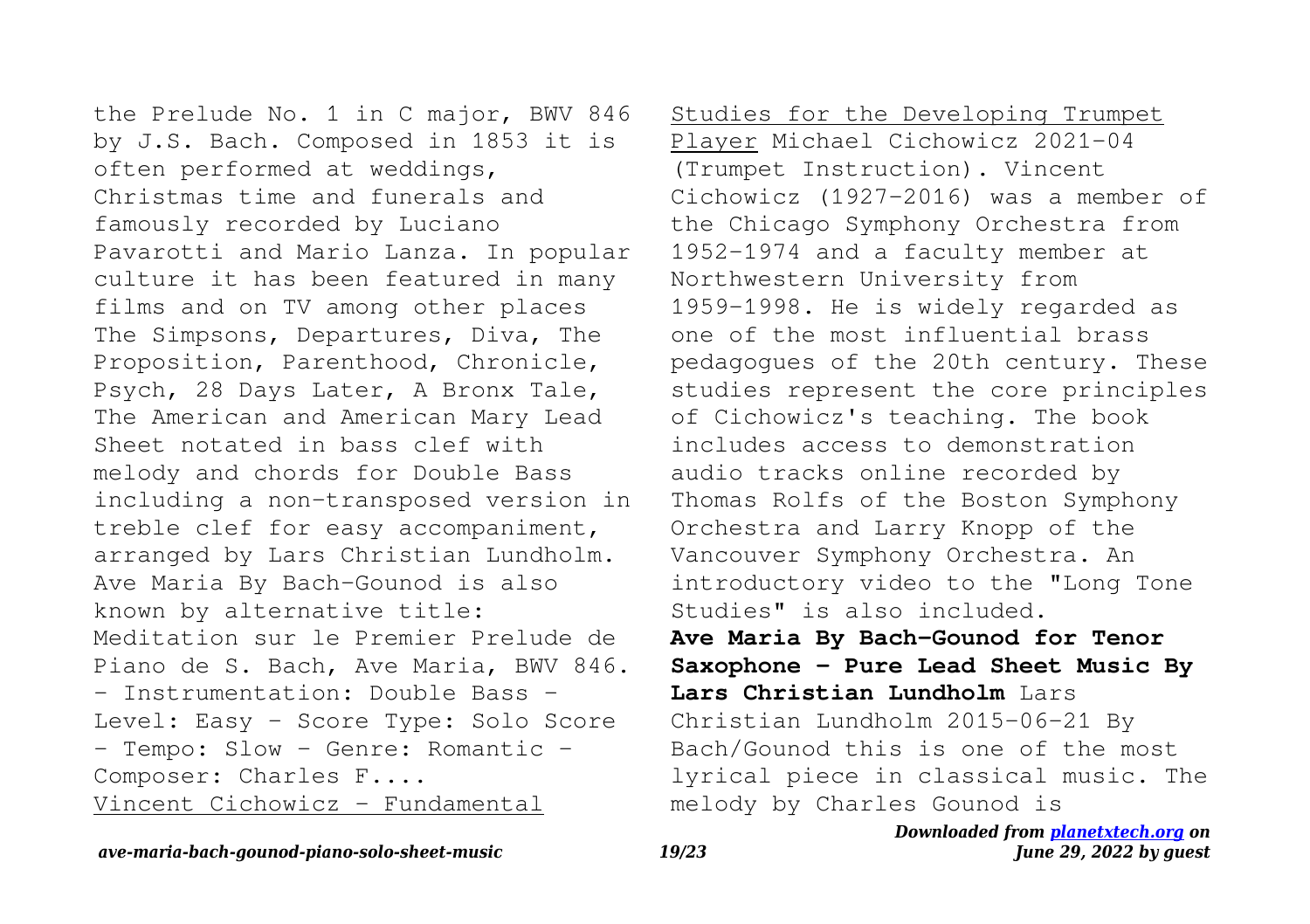superimposed over the Prelude No. 1 in C major, BWV 846 by J.S. Bach. Composed in 1853 it is often performed at weddings, Christmas time and funerals and famously recorded by Luciano Pavarotti and Mario Lanza. In popular culture it has been featured in many films and on TV among other places The Simpsons, Departures, Diva, The Proposition, Parenthood, Chronicle, Psych, 28 Days Later, A Bronx Tale, The American and American Mary Lead Sheet transposed to Bb with melody and chords for Tenor Saxophone including a non-transposed version in C for easy accompaniment, arranged by Lars Christian Lundholm. Ave Maria By Bach-Gounod is also known by alternative title: Meditation sur le Premier Prelude de Piano de S. Bach, Ave Maria, BWV 846. -Instrumentation: Tenor Saxophone - Level: Easy - Score Type: Solo Score - Tempo: Slow - Genre: Romantic -Composer: Charles Francoi.... Ave Maria By Bach-Gounod for Guitar -

Pure Sheet Music By Lars Christian Lundholm Lars Christian Lundholm 2015-06-21 By Bach/Gounod this is one of the most lyrical piece in classical music. The melody by Charles Gounod is superimposed over the Prelude No. 1 in C major, BWV 846 by J.S. Bach. Composed in 1853 it is often performed at weddings, Christmas time and funerals and famously recorded by Luciano Pavarotti and Mario Lanza. In popular culture it has been featured in many films and on TV among other places The Simpsons, Departures, Diva, The Proposition, Parenthood, Chronicle, Psych, 28 Days Later, A Bronx Tale, The American and American Mary Sheet Music for Guitar arranged by Lars Christian Lundholm. Ave Maria By Bach-Gounod is also known by alternative title: Meditation sur le Premier Prelude de Piano de S. Bach, Ave Maria, BWV  $846. -$ Instrumentation: Guitar - Level: Easy - Score Type: Solo Score - Tempo: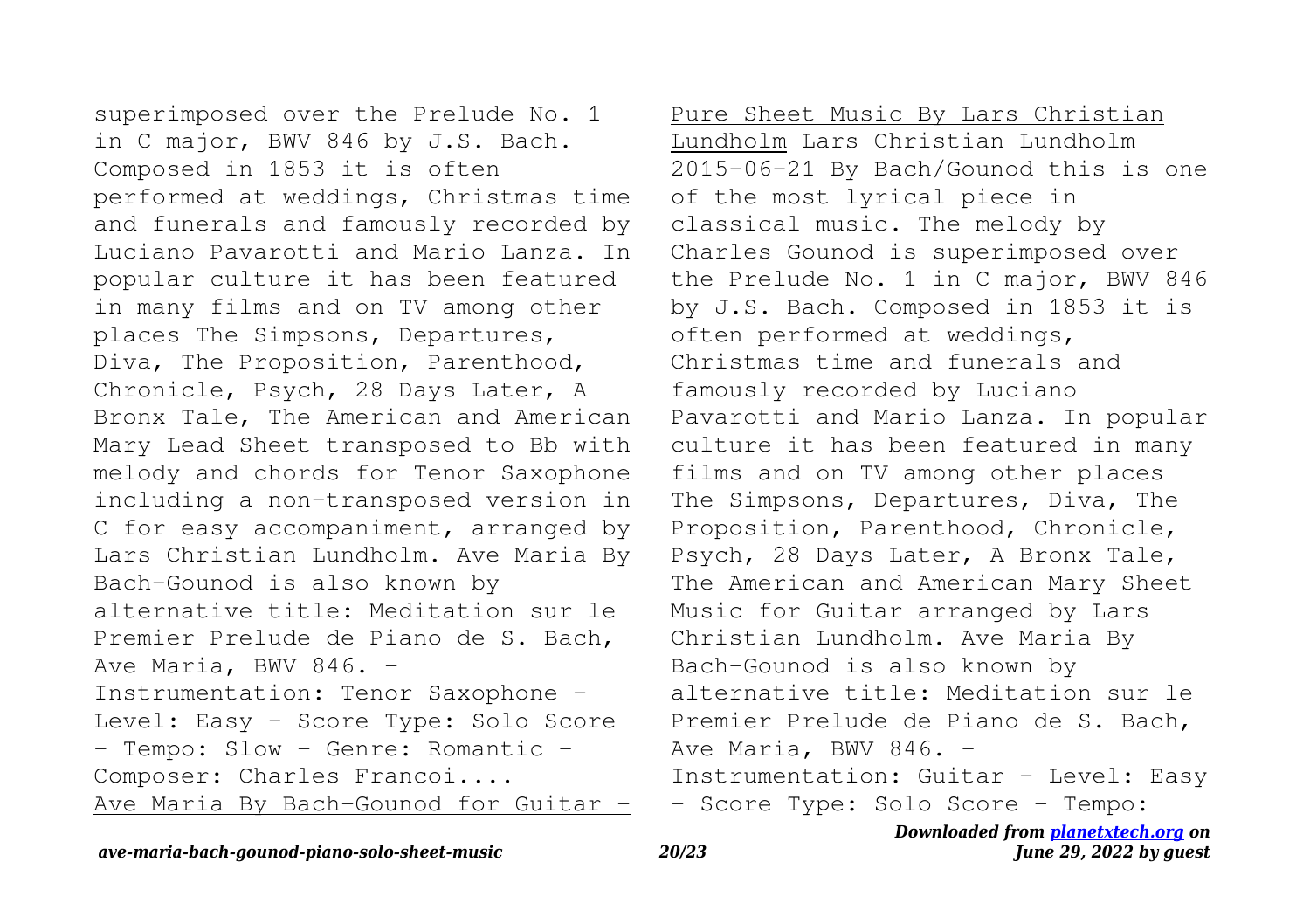Slow - Genre: Romantic - Composer: Charles Francois Gounod - Year Composed: 1853 - Pages (approximate): 2

Ave Maria By Bach-Gounod for Viola -Pure Lead Sheet Music By Lars Christian Lundholm Lars Christian Lundholm 2015-06-21 By Bach/Gounod this is one of the most lyrical piece in classical music. The melody by Charles Gounod is superimposed over the Prelude No. 1 in C major, BWV 846 by J.S. Bach. Composed in 1853 it is often performed at weddings, Christmas time and funerals and famously recorded by Luciano Pavarotti and Mario Lanza. In popular culture it has been featured in many films and on TV among other places The Simpsons, Departures, Diva, The Proposition, Parenthood, Chronicle, Psych, 28 Days Later, A Bronx Tale, The American and American Mary Lead Sheet notated in C clef with melody and chords for Viola including a nontransposed version in treble clef for

easy accompaniment, arranged by Lars Christian Lundholm. Ave Maria By Bach-Gounod is also known by alternative title: Meditation sur le Premier Prelude de Piano de S. Bach, Ave Maria, BWV 846. -Instrumentation: Viola - Level: Easy - Score Type: Solo Score - Tempo: Slow - Genre: Romantic - Composer: Charles Francois Gounod .... *Ave Maria By Bach-Gounod for Alto Saxophone - Pure Lead Sheet Music By Lars Christian Lundholm* Lars Christian Lundholm 2015-06-21 By Bach/Gounod this is one of the most lyrical piece in classical music. The melody by Charles Gounod is superimposed over the Prelude No. 1 in C major, BWV 846 by J.S. Bach. Composed in 1853 it is often performed at weddings, Christmas time and funerals and famously recorded by Luciano Pavarotti and Mario Lanza. In popular culture it has been featured in many films and on TV among other places The Simpsons, Departures,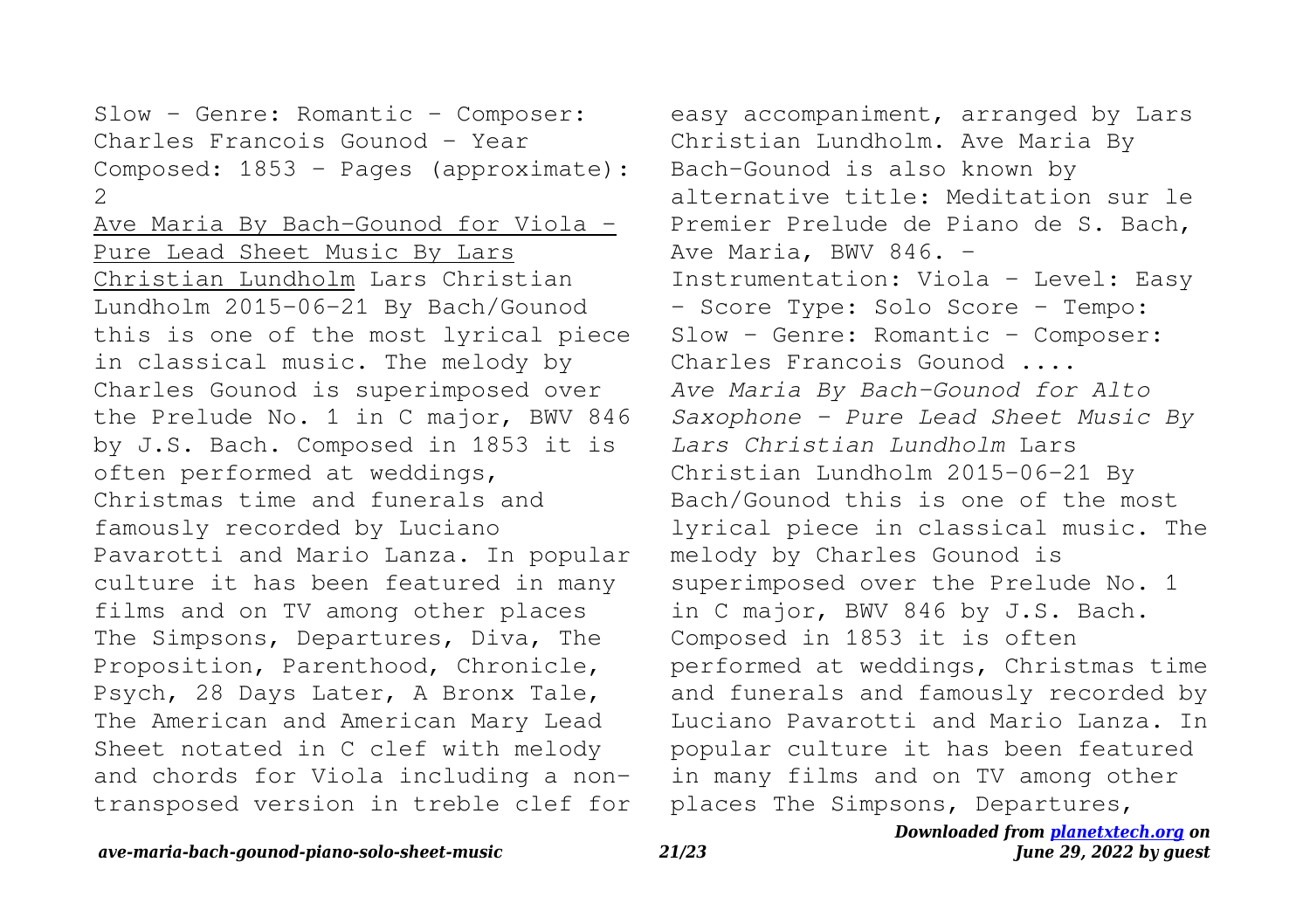Diva, The Proposition, Parenthood, Chronicle, Psych, 28 Days Later, A Bronx Tale, The American and American Mary Lead Sheet transposed to Eb with melody and chords for Alto Saxophone including a non-transposed version in C for easy accompaniment, arranged by Lars Christian Lundholm. Ave Maria By Bach-Gounod is also known by alternative title: Meditation sur le Premier Prelude de Piano de S. Bach, Ave Maria, BWV 846. -Instrumentation: Alto Saxophone - Level: Easy - Score Type: Solo Score - Tempo: Slow - Genre: Romantic -Composer: Charles Francois .... **Ave Maria (Meditation)** Johann Sebastian Bach 1996-02-01 A Violin solo with Piano Accompaniment composed by Johann Sebastian Bach and arranged byCharles François Gounod. **Ave Maria By Bach-Gounod for Bassoon - Pure Lead Sheet Music By Lars Christian Lundholm** Lars Christian Lundholm 2015-06-21 By Bach/Gounod this is one of the most lyrical piece

in classical music. The melody by Charles Gounod is superimposed over the Prelude No. 1 in C major, BWV 846 by J.S. Bach. Composed in 1853 it is often performed at weddings, Christmas time and funerals and famously recorded by Luciano Pavarotti and Mario Lanza. In popular culture it has been featured in many films and on TV among other places The Simpsons, Departures, Diva, The Proposition, Parenthood, Chronicle, Psych, 28 Days Later, A Bronx Tale, The American and American Mary Lead Sheet notated in bass clef with melody and chords for Bassoon including a non-transposed version in treble clef for easy accompaniment, arranged by Lars Christian Lundholm. Ave Maria By Bach-Gounod is also known by alternative title: Meditation sur le Premier Prelude de Piano de S. Bach, Ave Maria, BWV 846. - Instrumentation: Bassoon - Level: Easy - Score Type: Solo Score - Tempo: Slow - Genre: Romantic -